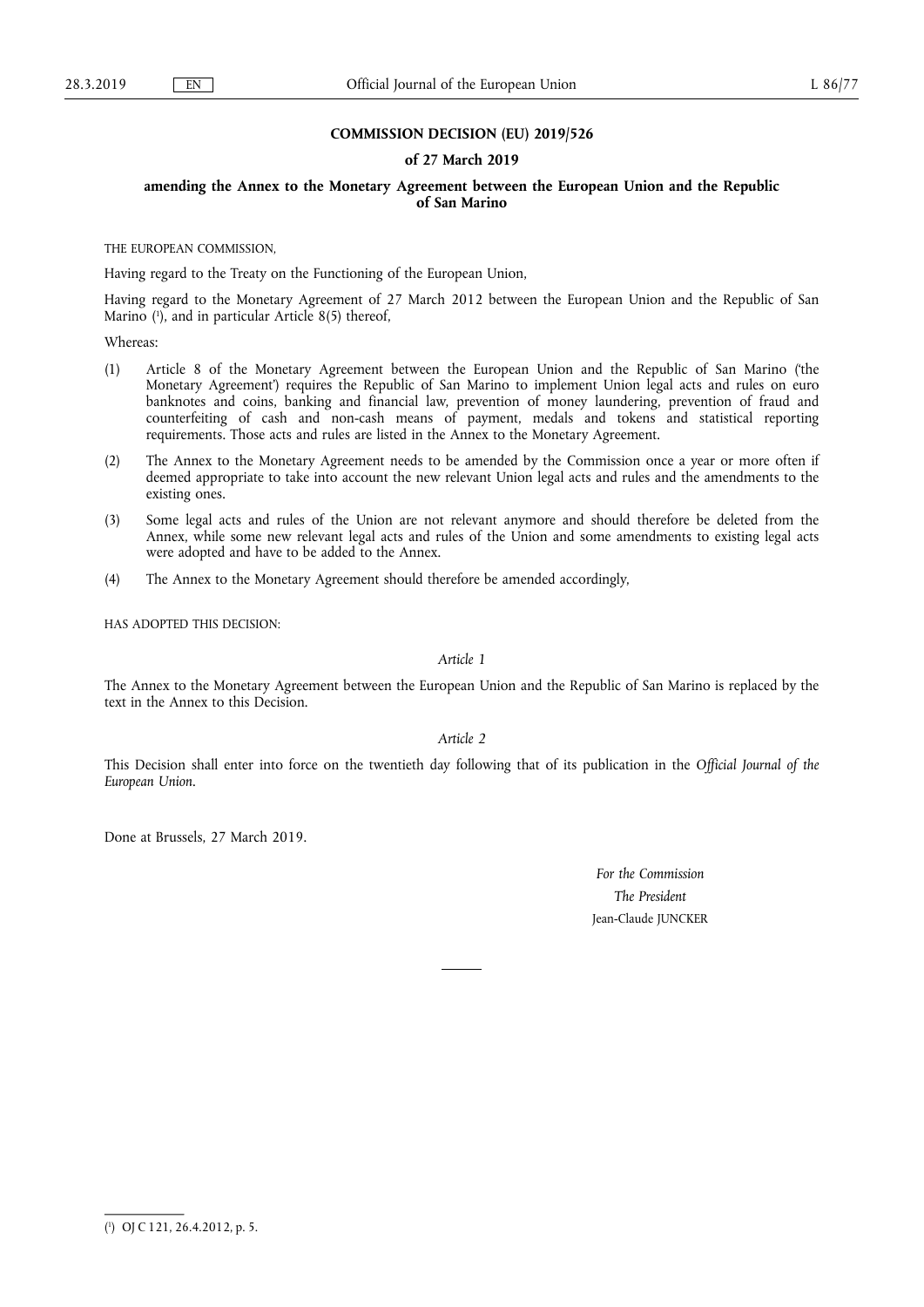## *ANNEX*

# '*ANNEX*

|                | LEGAL PROVISIONS TO BE IMPLEMENTED                                                                                                                                                                                                                                                                                                                                                                                                                          | <b>DEADLINE FOR</b><br><b>IMPLEMENTING</b> |
|----------------|-------------------------------------------------------------------------------------------------------------------------------------------------------------------------------------------------------------------------------------------------------------------------------------------------------------------------------------------------------------------------------------------------------------------------------------------------------------|--------------------------------------------|
|                | Prevention of money laundering                                                                                                                                                                                                                                                                                                                                                                                                                              |                                            |
| $\mathbf{1}$   | Council Framework Decision 2005/212/JHA of 24 February 2005 on Confiscation<br>of Crime-Related Proceeds, Instrumentalities and Property (OJ L 68, 15.3.2005,<br>p. 49).                                                                                                                                                                                                                                                                                    | 1 October 2014 (1)                         |
| $\overline{2}$ | Council Decision 2000/642/JHA of 17 October 2000 concerning arrangements for<br>cooperation between financial intelligence units of the Member States in respect of<br>exchanging information (OJ L 271, 24.10.2000, p. 4).                                                                                                                                                                                                                                 | 1 September 2013                           |
| 3              | Council Framework Decision 2001/500/JHA of 26 June 2001 on money laundering,<br>the identification, tracing, freezing, seizing and confiscation of instrumentalities and<br>the proceeds of crime (OJ L 182, 5.7.2001, p. 1).                                                                                                                                                                                                                               |                                            |
| 4              | Regulation (EC) No 1889/2005 of the European Parliament and of the Council of<br>26 October 2005 on controls of cash entering or leaving the Community (OJ L 309,<br>25.11.2005, p. 9).                                                                                                                                                                                                                                                                     |                                            |
| 5              | Council Decision 2007/845/JHA of 6 December 2007 concerning cooperation be-<br>tween Asset Recovery Offices of the Member States in the field of tracing and identi-<br>fication of proceeds from, or other property related to, crime (OJ L 332,<br>18.12.2007, p. 103).                                                                                                                                                                                   |                                            |
| 6              | Directive 2014/42/EU of the European Parliament and of the Council of 3 April<br>2014 on the freezing and confiscation of instrumentalities and proceeds of crime in<br>the European Union (OJ L 127, 29.4.2014, p. 39).                                                                                                                                                                                                                                    | 1 November 2016 (2)                        |
| 7              | Regulation (EU) 2015/847 of the European Parliament and of the Council of<br>20 May 2015 on information accompanying transfers of funds and repealing Regu-<br>lation (EC) No 1781/2006 (OJ L 141, 5.6.2015, p. 1).                                                                                                                                                                                                                                         | 1 October 2017 (3)                         |
| $\,8\,$        | Directive (EU) 2015/849 of the European Parliament and of the Council of 20 May<br>2015 on the prevention of the use of the financial system for the purposes of<br>money laundering or terrorist financing, amending Regulation (EU) No 648/2012 of<br>the European Parliament and of the Council, and repealing Directive 2005/60/EC of<br>the European Parliament and of the Council and Commission Directive 2006/70/EC<br>(OJ L 141, 5.6.2015, p. 73). | 1 October 2017 (3)                         |
|                | Amended by:                                                                                                                                                                                                                                                                                                                                                                                                                                                 |                                            |
| 9              | Directive (EU) 2018/843 of the European Parliament and of the Council of 30 May<br>2018 amending Directive (EU) $2015/849$ on the prevention of the use of the finan-<br>cial system for the purposes of money laundering or terrorist financing, and amend-<br>ing Directives 2009/138/EC and 2013/36/EU (OJ L 156, 19.6.2018, p. 43).                                                                                                                     | 31 December 2020 (6)                       |
|                | Supplemented by:                                                                                                                                                                                                                                                                                                                                                                                                                                            |                                            |
| 10             | Commission Delegated Regulation (EU) 2016/1675 of 14 July 2016 supplementing<br>Directive (EU) 2015/849 of the European Parliament and of the Council by identify-<br>ing high-risk third countries with strategic deficiencies (OJ L 254, 20.9.2016, p. 1).                                                                                                                                                                                                | 1 October 2017 (5)                         |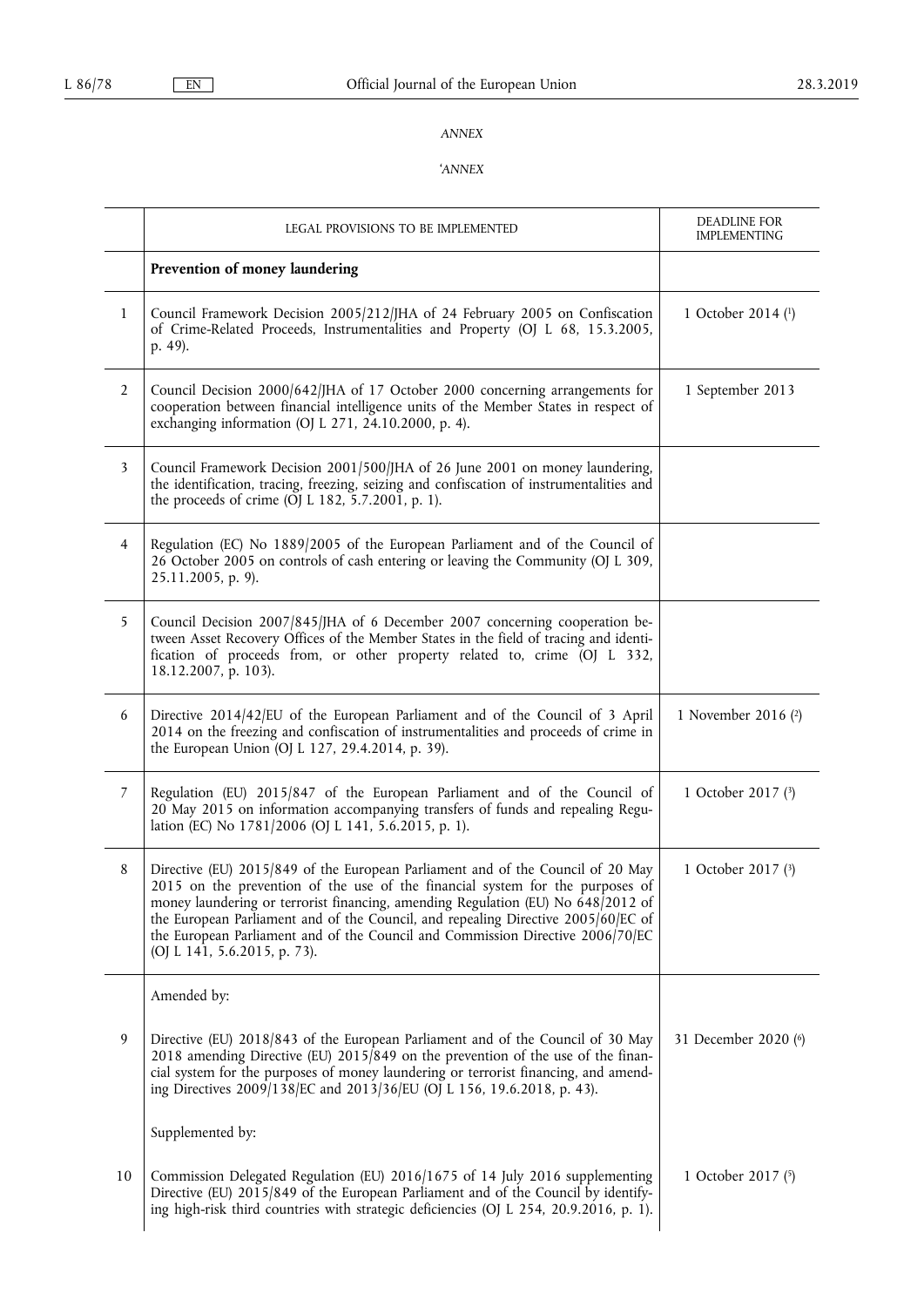|    | <b>LEGAL PROVISIONS TO BE IMPLEMENTED</b>                                                                                                                                                                                                                                                                                                      | <b>DEADLINE FOR</b><br><b>IMPLEMENTING</b> |
|----|------------------------------------------------------------------------------------------------------------------------------------------------------------------------------------------------------------------------------------------------------------------------------------------------------------------------------------------------|--------------------------------------------|
|    | Amended by:                                                                                                                                                                                                                                                                                                                                    |                                            |
| 11 | Commission Delegated Regulation (EU) 2018/105 of 27 October 2017 amending<br>Delegated Regulation (EU) 2016/1675, as regards adding Ethiopia to the list of high-<br>risk third countries in the table in point I of the Annex (OJ L 19, 24.1.2018, p. 1).                                                                                     | 31 March 2019 (6)                          |
| 12 | Commission Delegated Regulation (EU) 2018/212 of 13 December 2017 amending<br>Delegated Regulation (EU) 2016/1675 supplementing Directive (EU) 2015/849 of<br>the European Parliament and of the Council, as regards adding Sri Lanka, Trinidad<br>and Tobago, and Tunisia to the table in point I of the Annex (OJ L 41, 14.2.2018,<br>p. 4). | 31 March 2019 (6)                          |
|    | Prevention of fraud and counterfeiting                                                                                                                                                                                                                                                                                                         |                                            |
| 13 | Council Framework Decision 2001/413/JHA of 28 May 2001 combating fraud and<br>counterfeiting of non-cash means of payment, (OJ L 149, 2.6.2001, p. 1).                                                                                                                                                                                         | 1 September 2013                           |
| 14 | Council Regulation (EC) No 1338/2001 of 28 June 2001 laying down measures ne-<br>cessary for the protection of the euro against counterfeiting (OJ L 181, 4.7.2001,<br>(p. 6)                                                                                                                                                                  | 1 September 2013                           |
|    | Amended by:                                                                                                                                                                                                                                                                                                                                    |                                            |
| 15 | Council Regulation (EC) No 44/2009 of 18 December 2008 amending Regulation<br>(EC) No 1338/2001 laying down measures necessary for the protection of the euro<br>against counterfeiting (OJ L 17, 22.1.2009, p. 1).                                                                                                                            |                                            |
| 16 | Council Decision 2001/887/JHA of 6 December 2001 on the protection of the euro<br>against counterfeiting (OJ L 329, 14.12.2001, p. 1).                                                                                                                                                                                                         | 1 September 2013                           |
| 17 | Council Decision 2003/861/EC of 8 December 2003 concerning analysis and co-<br>operation with regard to counterfeit euro coins (OJ L 325, 12.12.2003, p. 44).                                                                                                                                                                                  | 1 September 2013                           |
| 18 | Council Regulation (EC) No 2182/2004 of 6 December 2004 concerning medals<br>and tokens similar to euro coins (OJ L 373, 21.12.2004, p. 1).                                                                                                                                                                                                    | 1 September 2013                           |
|    | Amended by:                                                                                                                                                                                                                                                                                                                                    |                                            |
| 19 | Council Regulation (EC) No 46/2009 of 18 December 2008 amending Regulation<br>(EC) No 2182/2004 concerning medals and tokens similar to euro coins (OJ L 17,<br>22.1.2009, p. 5).                                                                                                                                                              |                                            |
| 20 | Directive 2014/62/EU of the European Parliament and of the Council of 15 May<br>2014 on the protection of the euro and other currencies against counterfeiting by<br>criminal law, and replacing Council Framework Decision 2000/383/JHA (OJ L 151,<br>21.5.2014, p. 1).                                                                       | 1 July 2016 (2)                            |
|    | Rules on euro banknotes and coins                                                                                                                                                                                                                                                                                                              |                                            |
| 21 | Council Regulation (EC) No 2532/98 of 23 November 1998 concerning the powers<br>of the European Central Bank to impose sanctions (OJ L 318, 27.11.1998, p. 4).                                                                                                                                                                                 | 1 September 2013                           |
| 22 | Council Conclusions of 10 May 1999 on the quality management system for euro<br>coins                                                                                                                                                                                                                                                          | 1 September 2013                           |
| 23 | Communication from the Commission 2001/C 318/03 of 22 October 2001 on<br>copyright protection of the common face design of the euro coins (C(2001) 600 fi-<br>nal) (OJ C 318, 13.11.2001, p. 3).                                                                                                                                               | 1 September 2013                           |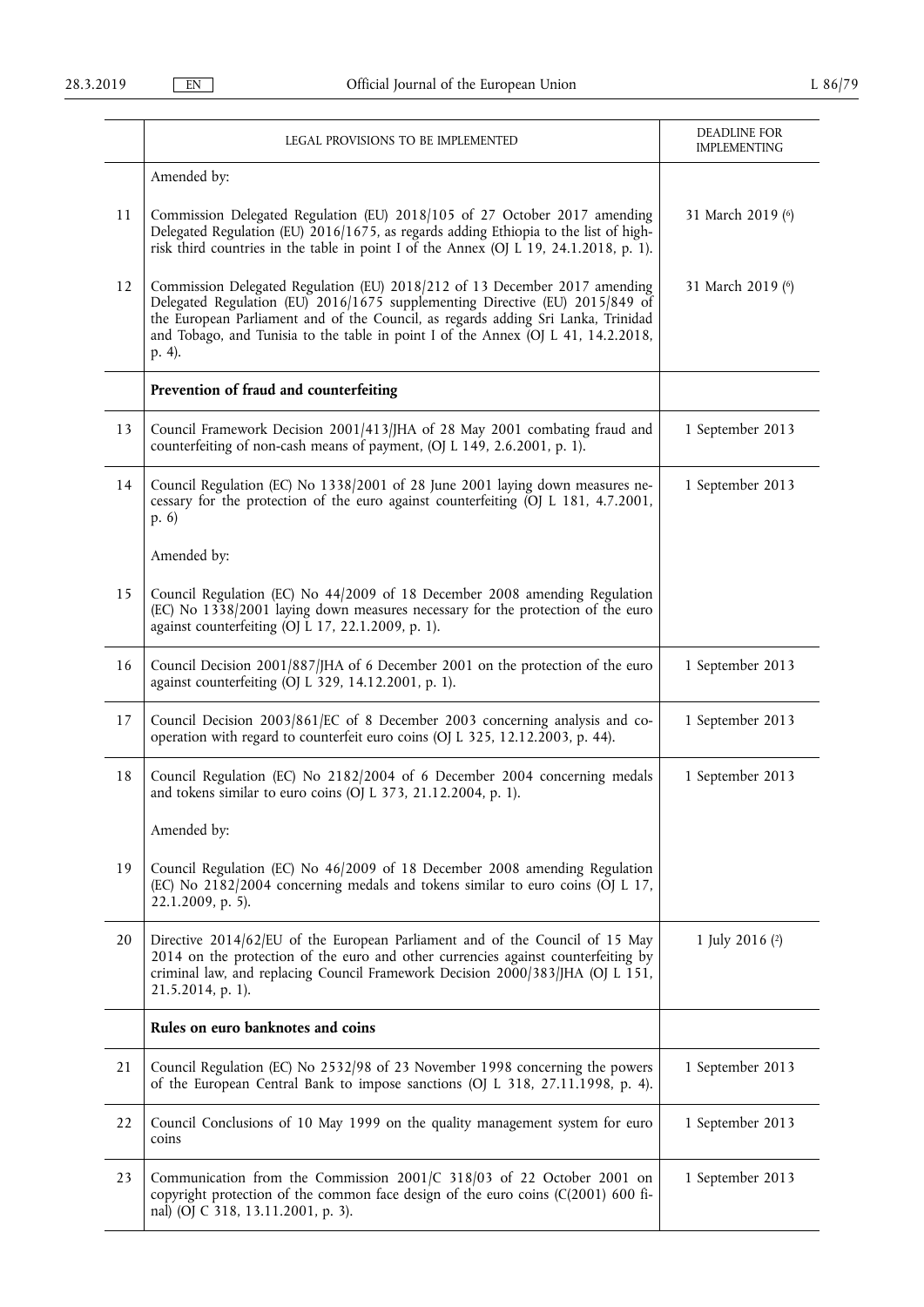|    | LEGAL PROVISIONS TO BE IMPLEMENTED                                                                                                                                                                                                                                                                                                                          | DEADLINE FOR<br><b>IMPLEMENTING</b> |
|----|-------------------------------------------------------------------------------------------------------------------------------------------------------------------------------------------------------------------------------------------------------------------------------------------------------------------------------------------------------------|-------------------------------------|
| 24 | Guideline of the European Central Bank ECB/2003/5 of 20 March 2003 on the en-<br>forcement of measures to counter non-compliant reproductions of euro banknotes<br>and on the exchange and withdrawal of euro banknotes (OJ L 78, 25.3.2003, p. 20)                                                                                                         | 1 September 2013                    |
|    | Amended by:                                                                                                                                                                                                                                                                                                                                                 |                                     |
| 25 | Guideline of the European Central Bank ECB/2013/11 of 19 April 2013 amending<br>Guideline ECB/2003/5 on the enforcement of measures to counter non-compliant<br>reproductions of euro banknotes and on the exchange and withdrawal of euro bank-<br>notes (OJ L 118, 30.4.2013, p. 43).                                                                     | 1 October 2013 (1)                  |
| 26 | Commission Recommendation 2009/23/EC of 19 December 2008 on common<br>guidelines for the national sides and the issuance of euro coins intended for circula-<br>tion (C(2008) 8625) (OJ L 9, 14.1.2009, p. 52).                                                                                                                                             | 1 September 2013                    |
| 27 | Decision of the European Central Bank ECB/2010/14 of 16 September 2010 on the<br>authenticity and fitness checking and recirculation of euro banknotes (OJ L 267,<br>9.10.2010, p. 1).                                                                                                                                                                      | 1 September 2013                    |
|    | Amended by:                                                                                                                                                                                                                                                                                                                                                 |                                     |
| 28 | Decision of the European Central Bank ECB/2012/19 of 7 September 2012 amend-<br>ing Decision ECB/2010/14 on the authenticity and fitness checking and recirculation<br>of euro banknotes (2012/507/EU) (OJ L 253, 20.9.2012, p. 19).                                                                                                                        | 1 October 2013 (1)                  |
| 29 | Regulation (EU) No 1210/2010 of the European Parliament and of the Council of<br>15 December 2010 concerning authentication of euro coins and handling of euro<br>coins unfit for circulation (OJ L 339, 22.12.2010, p. 1).                                                                                                                                 | 1 September 2013                    |
| 30 | Regulation (EU) No 1214/2011 of the European Parliament and of the Council of<br>16 November 2011 on the professional transport of euro cash by road between<br>euro-area Member States (OJ L 316, 29.11.2011, p. 1)                                                                                                                                        | 1 October 2014 (1)                  |
| 31 | Regulation (EU) No 651/2012 of the European Parliament and of the Council of<br>4 July 2012 on the issuance of euro coins (OJ L 201, 27.7.2012, p. 135).                                                                                                                                                                                                    | 1 October 2013 (1)                  |
| 32 | Decision ECB/2013/10 of the European Central Bank of 19 April 2013 on the de-<br>nominations, specifications, reproduction, exchange and withdrawal of euro bank-<br>notes (ECB/2013/10) (OJ L 118, 30.4.2013, p. 37).                                                                                                                                      | 1 October 2013 (1)                  |
| 33 | Council Regulation (EU) No 729/2014 of 24 June 2014 on denominations and tech-<br>nical specifications of euro coins intended for circulation (Recast) (OJ L 194,<br>2.7.2014, p. 1).                                                                                                                                                                       | 1 October 2013                      |
|    | <b>Banking and Financial Legislation</b>                                                                                                                                                                                                                                                                                                                    |                                     |
| 34 | Council Directive 86/635/EEC of 8 December 1986 on the annual accounts and<br>consolidated accounts of banks and other financial institutions (OJ L 372,<br>31.12.1986, p. 1).                                                                                                                                                                              | 1 September 2016                    |
|    | Amended by:                                                                                                                                                                                                                                                                                                                                                 |                                     |
| 35 | Directive 2001/65/EC of the European Parliament and of the Council of 27 Septem-<br>ber 2001 amending Directives 78/660/EEC, 83/349/EEC and 86/635/EEC as regards<br>the valuation rules for the annual and consolidated accounts of certain types of com-<br>panies as well as of banks and other financial institutions (OJ L 283, 27.10.2001,<br>p. 28). |                                     |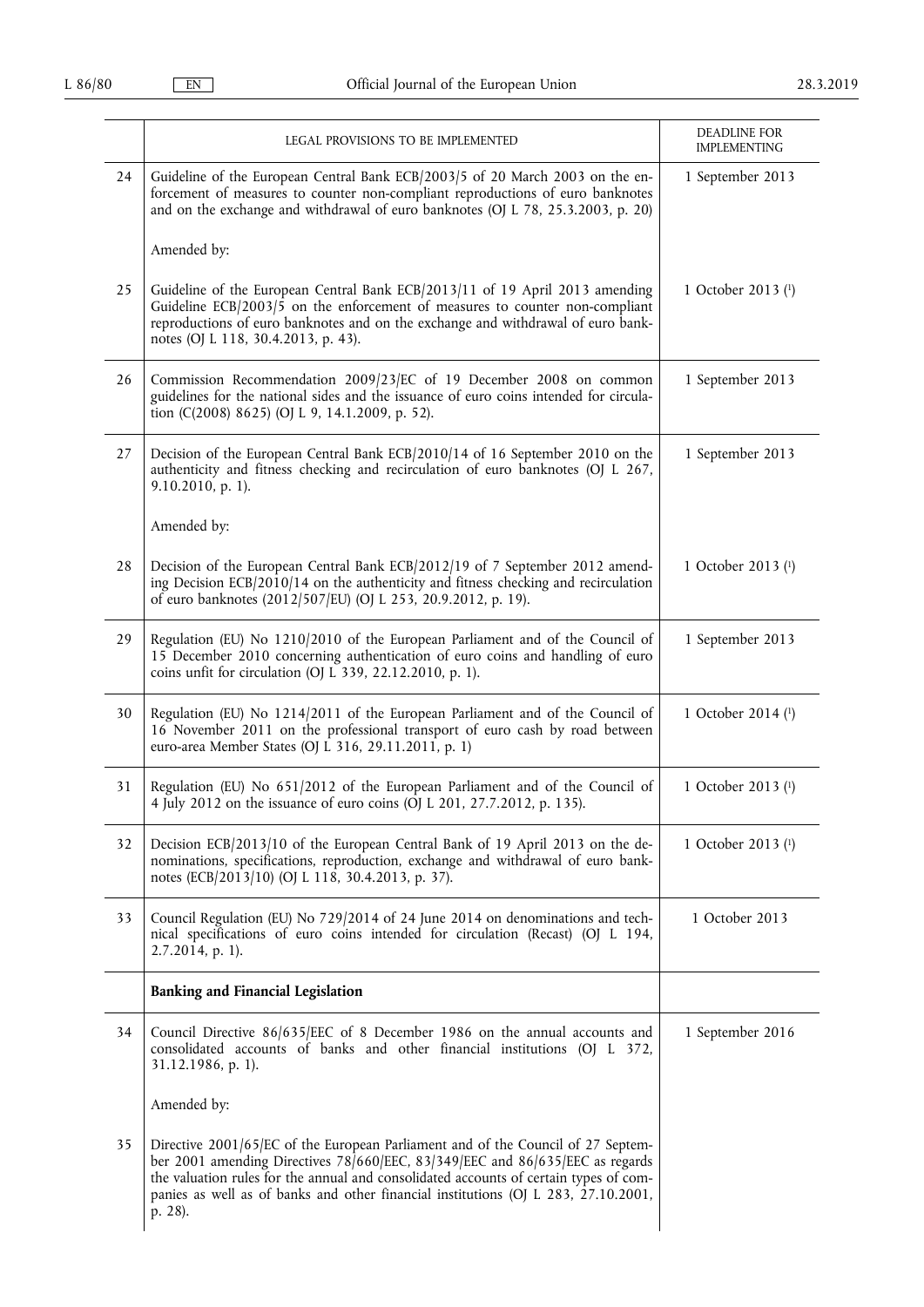|    | LEGAL PROVISIONS TO BE IMPLEMENTED                                                                                                                                                                                                                                                                                                                                                                                                                                                                                                                                                 | <b>DEADLINE FOR</b><br><b>IMPLEMENTING</b> |
|----|------------------------------------------------------------------------------------------------------------------------------------------------------------------------------------------------------------------------------------------------------------------------------------------------------------------------------------------------------------------------------------------------------------------------------------------------------------------------------------------------------------------------------------------------------------------------------------|--------------------------------------------|
| 36 | Directive 2003/51/EC of the European Parliament and of the Council of 18 June<br>2003 amending Directives 78/660/EEC, 83/349/EEC, 86/635/EEC and 91/674/EEC<br>on the annual and consolidated accounts of certain types of companies, banks and<br>other financial institutions and insurance undertakings (OJ L 178, 17.7.2003, p. 16).                                                                                                                                                                                                                                           |                                            |
| 37 | Directive 2006/46/EC of the European Parliament and of the Council of 14 June<br>2006 amending Council Directives 78/660/EEC on the annual accounts of certain<br>types of companies, 83/349/EEC on consolidated accounts, 86/635/EEC on the an-<br>nual accounts and consolidated accounts of banks and other financial institutions<br>and 91/674/EEC on the annual accounts and consolidated accounts of insurance un-<br>dertakings (OJ L 224, 16.8.2006, p. 1).                                                                                                               |                                            |
| 38 | Council Directive 89/117/EEC of 13 February 1989 on the obligations of branches<br>established in a Member State of credit institutions and financial institutions having<br>their head offices outside that Member State regarding the publication of annual ac-<br>counting documents (OJ L 44, 16.2.1989, p. 40).                                                                                                                                                                                                                                                               | 1 September 2018                           |
| 39 | Directive 97/9/EC of the European Parliament and of the Council of 3 March 1997<br>on investment compensation schemes (OJ L 84, 26.3.1997, p. 22).                                                                                                                                                                                                                                                                                                                                                                                                                                 | 1 September 2018                           |
| 40 | Directive 98/26/EC of the European Parliament and of the Council of 19 May 1998<br>on settlement finality in payment and securities settlement systems (OJ L 166,<br>11.6.1998, p. 45).                                                                                                                                                                                                                                                                                                                                                                                            | 1 September 2018                           |
|    | Amended by:                                                                                                                                                                                                                                                                                                                                                                                                                                                                                                                                                                        |                                            |
| 41 | Directive 2009/44/EC of the European Parliament and of the Council of 6 May<br>2009 amending Directive 98/26/EC on settlement finality in payment and securities<br>settlement systems and Directive 2002/47/EC on financial collateral arrangements as<br>regards linked systems and credit claims (OJ L 146, 10.6.2009, p. 37).                                                                                                                                                                                                                                                  |                                            |
| 42 | Directive 2010/78/EU of the European Parliament and of the Council of 24 Novem-<br>ber 2010 amending Directives 98/26/EC, 2002/87/EC, 2003/6/EC, 2003/41/EC,<br>2003/71/EC, 2004/39/EC, 2004/109/EC, 2005/60/EC, 2006/48/EC, 2006/49/EC<br>and 2009/65/EC in respect of the powers of the European Supervisory Authority<br>(European Banking Authority), the European Supervisory Authority (European Insu-<br>rance and Occupational Pensions Authority) and the European Supervisory Author-<br>ity (European Securities and Markets Authority) (OJ L 331, 15.12.2010, p. 120). |                                            |
| 43 | Regulation (EU) No 648/2012 of the European Parliament and of the Council of<br>4 July 2012 on OTC derivatives, central counterparties and trade repositories<br>(OJ L 201, 27.7.2012, p. 1).                                                                                                                                                                                                                                                                                                                                                                                      |                                            |
| 44 | Regulation (EU) No 909/2014 of the European Parliament and of the Council of<br>23 July 2014 on improving securities settlement in the European Union and on cen-<br>tral securities depositories and amending Directives 98/26/EC and 2014/65/EU and<br>Regulation (EU) No 236/2012 (OJ L 257, 28.8.2014, p. 1).                                                                                                                                                                                                                                                                  | 1 September 2018                           |
| 45 | Directive 2001/24/EC of the European Parliament and of the Council of 4 April<br>2001 on the reorganisation and winding up of credit institutions (OJ L 125,<br>5.5.2001, p. 15)                                                                                                                                                                                                                                                                                                                                                                                                   | 1 September 2018                           |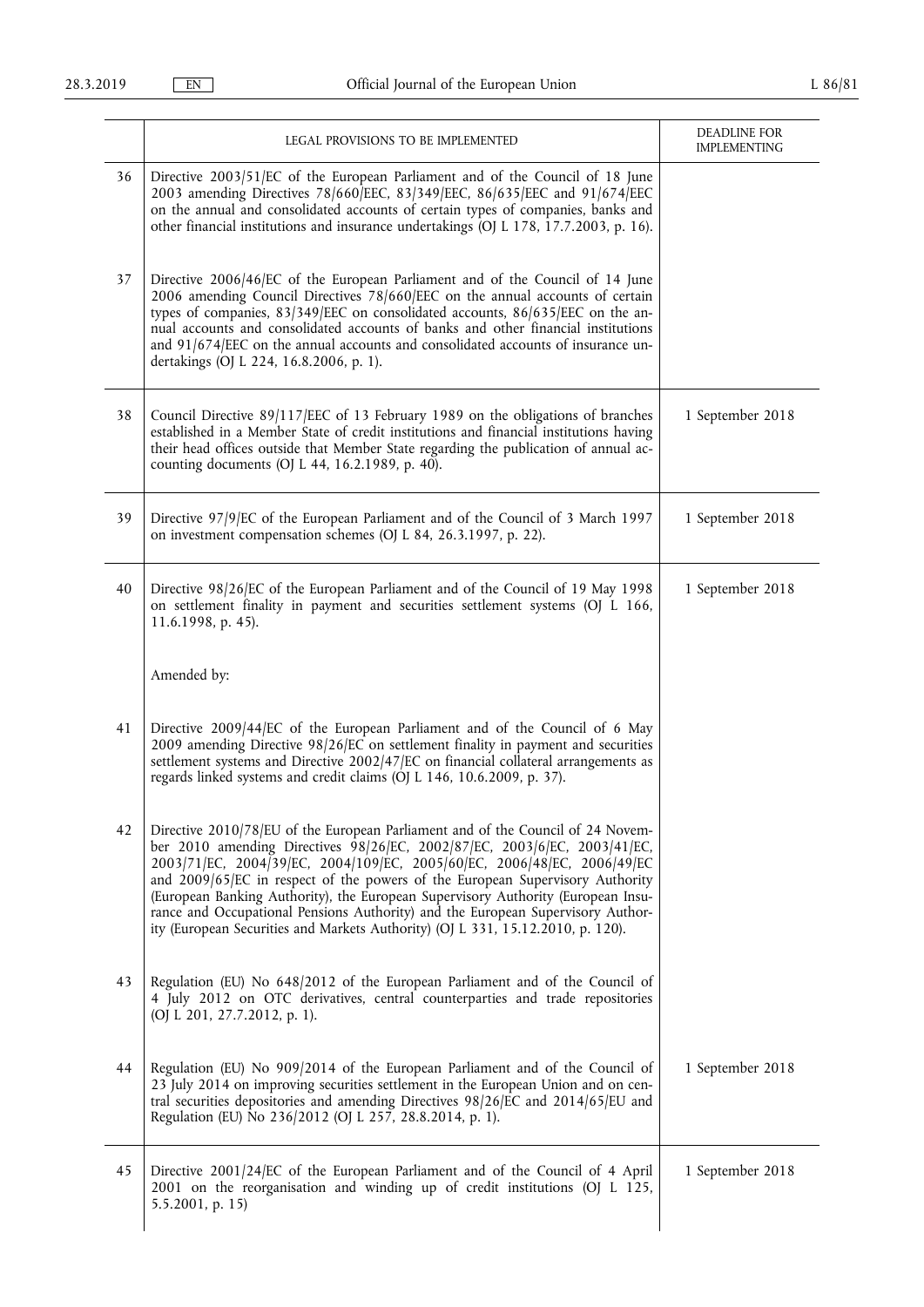|    | LEGAL PROVISIONS TO BE IMPLEMENTED                                                                                                                                                                                                                                                                                                                                                                                                                                                                                                                                                 | DEADLINE FOR<br><b>IMPLEMENTING</b> |
|----|------------------------------------------------------------------------------------------------------------------------------------------------------------------------------------------------------------------------------------------------------------------------------------------------------------------------------------------------------------------------------------------------------------------------------------------------------------------------------------------------------------------------------------------------------------------------------------|-------------------------------------|
|    | Amended by:                                                                                                                                                                                                                                                                                                                                                                                                                                                                                                                                                                        |                                     |
| 46 | Directive 2014/59/EU of the European Parliament and of the Council of 15 May<br>2014 establishing a framework for the recovery and resolution of credit institutions<br>and investment firms and amending Council Directive 82/891/EEC, and Directives<br>2001/24/EC, 2002/47/EC, 2004/25/EC, 2005/56/EC, 2007/36/EC, 2011/35/EU,<br>2012/30/EU and 2013/36/EU, and Regulations (EU) No 1093/2010 and (EU)<br>No 648/2012, of the European Parliament and of the Council (OJ L 173, 12.6.2014,<br>p. 190).                                                                         |                                     |
| 47 | Directive 2002/47/EC of the European Parliament and of the Council of 6 June<br>2002 on financial collateral arrangements (OJ L 168, 27.6.2002, p. 43).                                                                                                                                                                                                                                                                                                                                                                                                                            | 1 September 2018                    |
|    | Amended by:                                                                                                                                                                                                                                                                                                                                                                                                                                                                                                                                                                        |                                     |
| 48 | Directive 2009/44/EC of the European Parliament and of the Council of 6 May<br>2009 amending Directive $98/26$ /EC on settlement finality in payment and securities<br>settlement systems and Directive 2002/47/EC on financial collateral arrangements as<br>regards linked systems and credit claims (OJ L 146, 10.6.2009, p. 37).                                                                                                                                                                                                                                               |                                     |
| 49 | Directive 2014/59/EU of the European Parliament and of the Council of 15 May<br>2014 establishing a framework for the recovery and resolution of credit institutions<br>and investment firms and amending Council Directive 82/891/EEC, and Directives<br>2001/24/EC, 2002/47/EC, 2004/25/EC, 2005/56/EC, 2007/36/EC, 2011/35/EU,<br>2012/30/EU and 2013/36/EU, and Regulations (EU) No 1093/2010 and (EU)<br>No 648/2012, of the European Parliament and of the Council (OJ L 173, 12.6.2014,<br>p. 190).                                                                         |                                     |
| 50 | Directive 2002/87/EC of the European Parliament and of the Council of 16 Decem-<br>ber 2002 on the supplementary supervision of credit institutions, insurance under-<br>takings and investment firms in a financial conglomerate and amending Council Di-<br>rectives 73/239/EEC, 79/267/EEC, 92/49/EEC, 92/96/EEC, 93/6/EEC and 93/22/EEC,<br>and Directives 98/78/EC and 2000/12/EC of the European Parliament and of the<br>Council (OJ L 35, 11.2.2003, p. 1).                                                                                                                | 1 September 2018                    |
|    | Amended by:                                                                                                                                                                                                                                                                                                                                                                                                                                                                                                                                                                        |                                     |
| 51 | Directive 2005/1/EC of the European Parliament and of the Council of 9 March<br>2005 amending Council Directives 73/239/EEC, 85/611/EEC, 91/675/EEC,<br>92/49/EEC and 93/6/EEC and Directives 94/19/EC, 98/78/EC, 2000/12/EC,<br>$2001/34$ [EC, $2002/83$ [EC and $2002/87$ [EC in order to establish a new organisation-<br>al structure for financial services committees (OJ L 79, 24.3.2005, p. 9).                                                                                                                                                                            |                                     |
| 52 | Directive 2008/25/EC of the European Parliament and of the Council of 11 March<br>2008 amending Directive 2002/87/EC on the supplementary supervision of credit<br>institutions, insurance undertakings and investment firms in a financial conglomer-<br>ate, as regards the implementing powers conferred on the Commission (OJ L 81,<br>20.3.2008, p. 40).                                                                                                                                                                                                                      |                                     |
| 53 | Directive 2010/78/EU of the European Parliament and of the Council of 24 Novem-<br>ber 2010 amending Directives 98/26/EC, 2002/87/EC, 2003/6/EC, 2003/41/EC,<br>2003/71/EC, 2004/39/EC, 2004/109/EC, 2005/60/EC, 2006/48/EC, 2006/49/EC<br>and 2009/65/EC in respect of the powers of the European Supervisory Authority<br>(European Banking Authority), the European Supervisory Authority (European Insu-<br>rance and Occupational Pensions Authority) and the European Supervisory Author-<br>ity (European Securities and Markets Authority) (OJ L 331, 15.12.2010, p. 120). |                                     |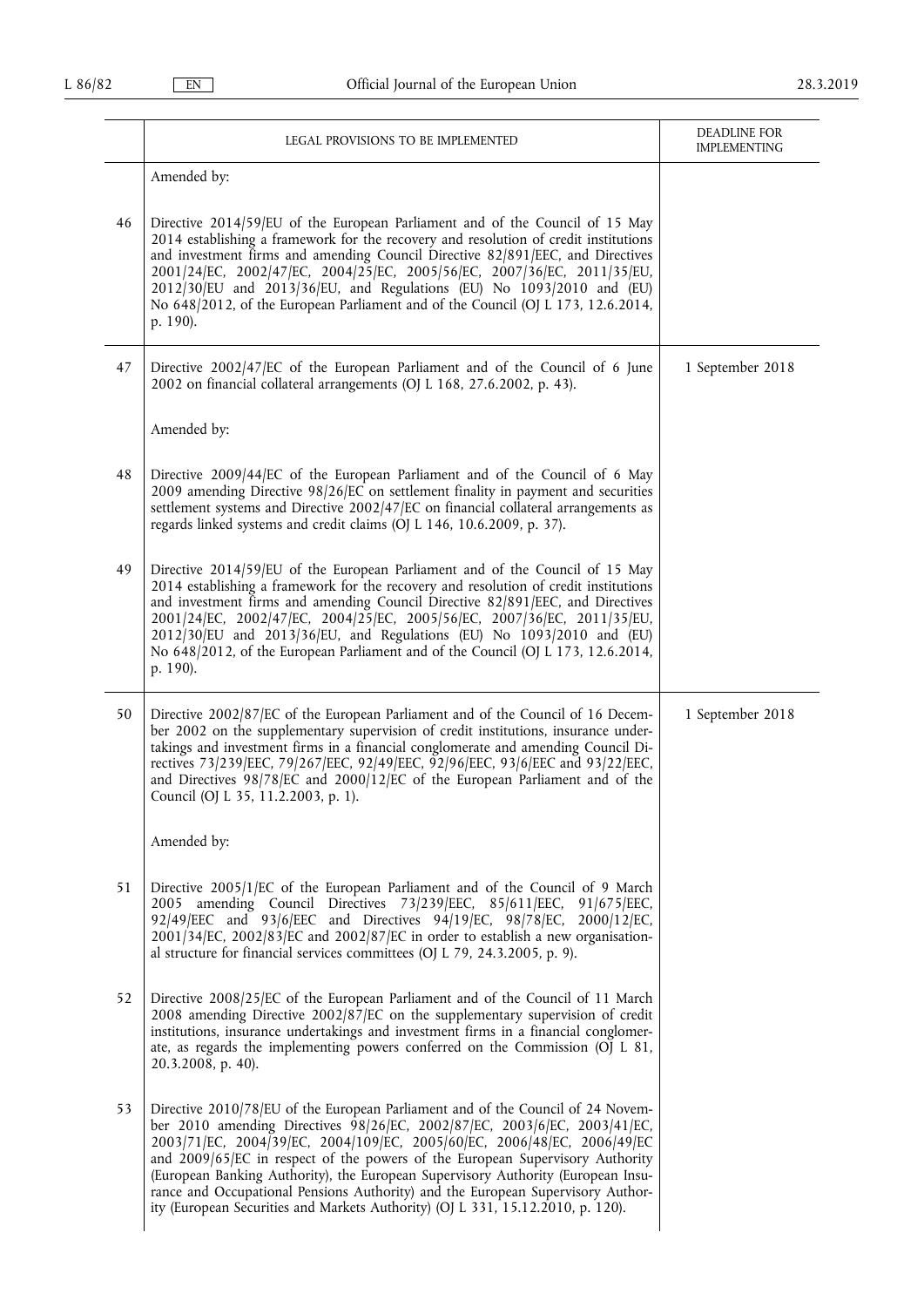|    | LEGAL PROVISIONS TO BE IMPLEMENTED                                                                                                                                                                                                                                                                                                                                                                                                                                                                                                                                                  | DEADLINE FOR<br><b>IMPLEMENTING</b> |
|----|-------------------------------------------------------------------------------------------------------------------------------------------------------------------------------------------------------------------------------------------------------------------------------------------------------------------------------------------------------------------------------------------------------------------------------------------------------------------------------------------------------------------------------------------------------------------------------------|-------------------------------------|
| 54 | Directive 2011/89/EU of the European Parliament and of the Council of 16 Novem-<br>amending Directives 98/78/EC, 2002/87/EC, 2006/48/EC and<br>ber 2011<br>2009/138/EC as regards the supplementary supervision of financial entities in<br>a financial conglomerate (OJ L 326, 8.12.2011, p. 113).                                                                                                                                                                                                                                                                                 |                                     |
| 55 | Directive 2013/36/EU of the European Parliament and of the Council of 26 June<br>2013 on access to the activity of credit institutions and the prudential supervision of<br>credit institutions and investment firms, amending Directive 2002/87/EC and repeal-<br>ing Directives 2006/48/EC and 2006/49/EC (OJ L 176, 27.6.2013, p. 338).                                                                                                                                                                                                                                          |                                     |
|    | Supplemented by:                                                                                                                                                                                                                                                                                                                                                                                                                                                                                                                                                                    |                                     |
| 56 | Commission Delegated Regulation (EU) 2015/2303 of 28 July 2015 supplementing<br>Directive 2002/87/EC of the European Parliament and of the Council with regard to<br>regulatory technical standards specifying the definitions and coordinating the supple-<br>mentary supervision of risk concentration and intra-group transactions (OJ L 326,<br>11.12.2015, p. 34).                                                                                                                                                                                                             | 1 September 2018 (4)                |
| 57 | Directive 2004/39/EC of the European Parliament and of the Council of 21 April<br>2004 on markets in financial instruments amending Council Directives 85/611/EEC<br>and 93/6/EEC and Directive 2000/12/EC of the European Parliament and of the<br>Council and repealing Council Directive 93/22/EEC (OJ L 145, 30.4.2004, p. 1) and<br>the related level 2 measures as appropriate                                                                                                                                                                                                | 1 September 2018                    |
|    | Amended by:                                                                                                                                                                                                                                                                                                                                                                                                                                                                                                                                                                         |                                     |
| 58 | Directive 2006/31/EC of the European Parliament and of the Council of 5 April<br>2006 amending directive 2004/39/EC on markets in financial instruments, as re-<br>gards certain deadlines (OJ L 114, 27.4.2006, p. 60).                                                                                                                                                                                                                                                                                                                                                            |                                     |
| 59 | Directive 2007/44/EC of the European Parliament and of the Council of 5 September<br>2007 amending Council Directive 92/49/EEC and Directives 2002/83/EC,<br>2004/39/EC, 2005/68/EC and 2006/48/EC as regards procedural rules and evalu-<br>ation criteria for the prudential assessment of acquisitions and increase of holdings<br>in the financial sector (OJ L 247, 21.9.2007, p. 1).                                                                                                                                                                                          |                                     |
| 60 | Directive 2008/10/EC of the European Parliament and of the Council of 11 March<br>2008 amending Directive 2004/39/EC on markets in financial instruments, as re-<br>gards the implementing powers conferred on the Commission (OJ L 76, 19.3.2008,<br>p. 33).                                                                                                                                                                                                                                                                                                                       |                                     |
| 61 | Directive 2010/78/EU of the European Parliament and of the Council of 24 Novem-<br>ber 2010 amending Directives 98/26/EC, 2002/87/EC, 2003/6/EC, 2003/41/EC,<br>2003/71/EC, 2004/39/EC, 2004/109/EC, 2005/60/EC, 2006/48/EC, 2006/49/EC,<br>and 2009/65/EC in respect of the powers of the European Supervisory Authority<br>(European Banking Authority), the European Supervisory Authority (European Insu-<br>rance and Occupational Pensions Authority) and the European Supervisory Author-<br>ity (European Securities and Markets Authority) (OJ L 331, 15.12.2010, p. 120). |                                     |
|    | Supplemented by:                                                                                                                                                                                                                                                                                                                                                                                                                                                                                                                                                                    |                                     |
| 62 | Commission Regulation (EC) No 1287/2006 of 10 August 2006 implementing Di-<br>rective 2004/39/EC of the European Parliament and of the Council as regards re-<br>cord-keeping obligations for investment firms, transaction reporting, market trans-<br>parency, admission of financial instruments to trading, and defined terms for the<br>purposes of that Directive (OJ L 241, 2.9.2006, p. 1).                                                                                                                                                                                 | 1 September 2018                    |
| 63 | Commission Directive 2006/73/EC of 10 August 2006 implementing Directive<br>2004/39/EC of the European Parliament and of the Council as regards organisational<br>requirements and operating conditions for investment firms and defined terms for<br>the purposes of that Directive (OJ L 241, 2.9.2006, p. 26).                                                                                                                                                                                                                                                                   | 1 September 2018                    |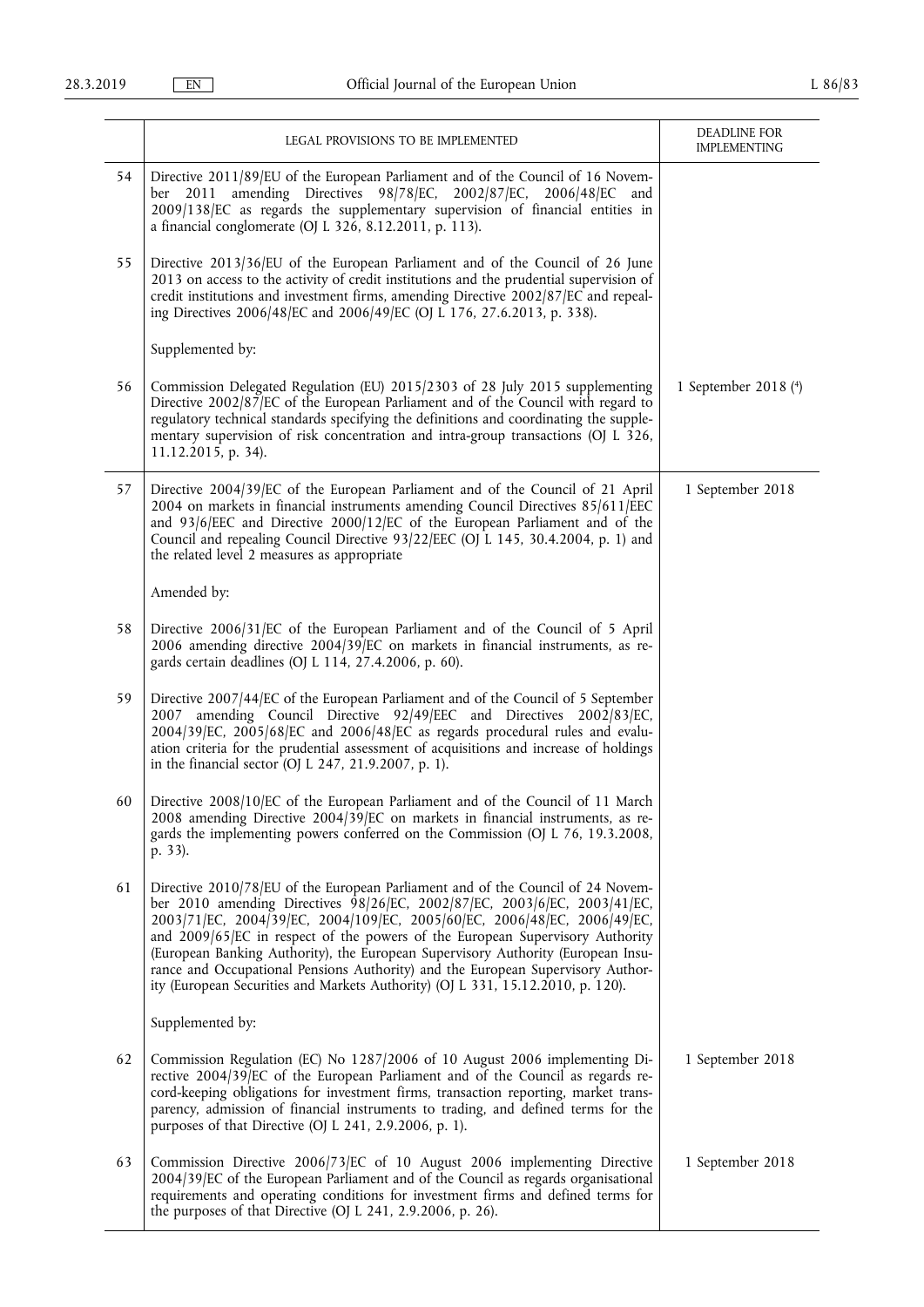|        | LEGAL PROVISIONS TO BE IMPLEMENTED                                                                                                                                                                                                                                                                                                                                                                                                                                                                         | DEADLINE FOR<br><b>IMPLEMENTING</b> |
|--------|------------------------------------------------------------------------------------------------------------------------------------------------------------------------------------------------------------------------------------------------------------------------------------------------------------------------------------------------------------------------------------------------------------------------------------------------------------------------------------------------------------|-------------------------------------|
| 64     | Regulation (EC) No 924/2009 of the European Parliament and of the Council of<br>16 September 2009 on cross-border payments in the Community and repealing<br>Regulation (EC) No 2560/2001 (OJ L 266, 9.10.2009, p. 11).                                                                                                                                                                                                                                                                                    | 1 September 2018                    |
|        | Amended by:                                                                                                                                                                                                                                                                                                                                                                                                                                                                                                |                                     |
| 65     | Regulation (EU) No 260/2012 of the European Parliament and of the Council of<br>14 March 2012 establishing technical and business requirements for credit transfers<br>and direct debits in euro and amending Regulation (EC) No 924/2009 (OJ L 94,<br>30.3.2012, p. 22).                                                                                                                                                                                                                                  | 1 September 2018 (1)                |
| 66     | Directive 2009/110/EC of the European Parliament and of the Council of 16 Septem-<br>ber 2009 on the taking up, pursuit and prudential supervision of the business of<br>electronic money institutions amending Directives 2005/60/EC and 2006/48/EC and<br>repealing Directive 2000/46/EC (OJ L 267, 10.10.2009, p. 7).                                                                                                                                                                                   | 1 September 2016                    |
|        | Amended by:                                                                                                                                                                                                                                                                                                                                                                                                                                                                                                |                                     |
| 67     | Directive 2013/36/EU of the European Parliament and of the Council of 26 June<br>2013 on access to the activity of credit institutions and the prudential supervision of<br>credit institutions and investment firms, amending Directive 2002/87/EC and repeal-<br>ing Directives 2006/48/EC and 2006/49/EC (OJ L 176, 27.6.2013, p. 338).                                                                                                                                                                 | 1 September 2017 (3)                |
| 68     | Directive (EU) 2015/2366 of the European Parliament and of the Council of 25 No-<br>vember 2015 on payment services in the internal market, amending Directives<br>2002/65/EC, 2009/110/EC and 2013/36/EU and Regulation (EU) No 1093/2010,<br>and repealing Directive 2007/64/EC (OJ L 337, 23.12.2015, p. 35).                                                                                                                                                                                           | 30 September 2018 (4)               |
| 69     | Regulation (EU) No 1093/2010 of the European Parliament and of the Council of<br>24 November 2010 establishing a European Supervisory Authority (European Bank-<br>ing Authority), amending Decision No 716/2009/EC and repealing Commission De-<br>cision 2009/78/EC (OJ L 331, 15.12.2010, p. 12).                                                                                                                                                                                                       | 1 September 2016                    |
|        | Amended by:                                                                                                                                                                                                                                                                                                                                                                                                                                                                                                |                                     |
| $70\,$ | Regulation (EU) No 1022/2013 of the European Parliament and of the Council of<br>22 October 2013 amending Regulation (EU) No 1093/2010 establishing a European<br>Supervisory Authority (European Banking Authority) as regards the conferral of<br>specific tasks on the European Central Bank pursuant to Council Regulation (EU)<br>No 1024/2013 (OJ L 287, 29.10.2013, p. 5).                                                                                                                          |                                     |
| 71     | Directive 2014/17/EU of the European Parliament and of the Council of 4 February<br>2014 on credit agreements for consumers relating to residential immovable property<br>and amending Directives 2008/48/EC and 2013/36/EU and Regulation (EU)<br>No 1093/2010 (OJ L 60, 28.2.2014, p. 34).                                                                                                                                                                                                               |                                     |
| 72     | Directive 2014/59/EU of the European Parliament and of the Council of 15 May<br>2014 establishing a framework for the recovery and resolution of credit institutions<br>and investment firms and amending Council Directive 82/891/EEC, and Directives<br>2001/24/EC, 2002/47/EC, 2004/25/EC, 2005/56/EC, 2007/36/EC, 2011/35/EU,<br>2012/30/EU and 2013/36/EU, and Regulations (EU) No 1093/2010 and (EU)<br>No 648/2012, of the European Parliament and of the Council (OJ L 173, 12.6.2014,<br>p. 190). | 1 September 2018 (3)                |
| 73     | Directive (EU) 2015/2366 of the European Parliament and of the Council of 25 No-<br>vember 2015 on payment services in the internal market, amending Directives<br>2002/65/EC, 2009/110/EC and 2013/36/EU and Regulation (EU) No 1093/2010,<br>and repealing Directive 2007/64/EC (OJ L 337, 23.12.2015, p. 35).                                                                                                                                                                                           |                                     |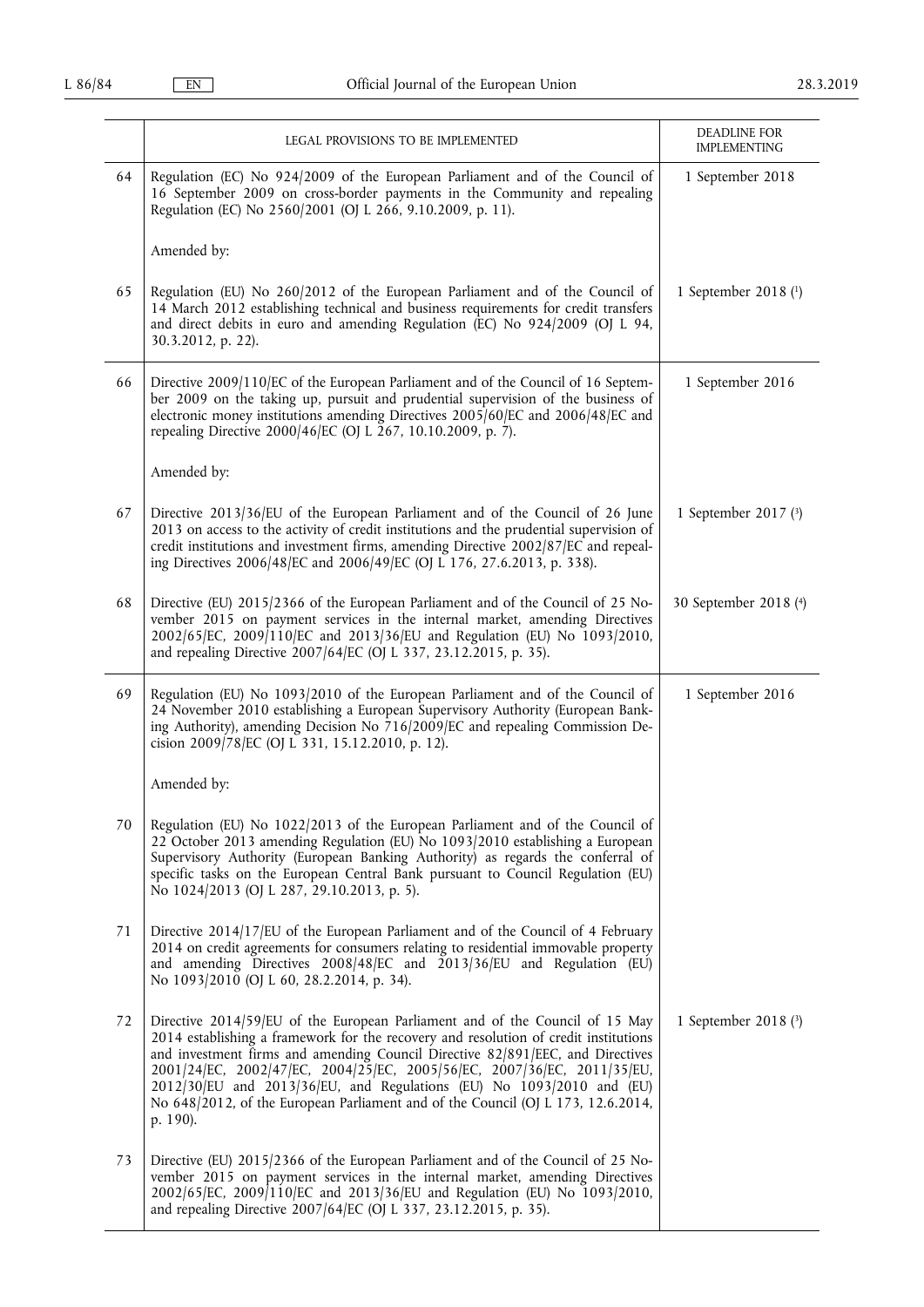|    | LEGAL PROVISIONS TO BE IMPLEMENTED                                                                                                                                                                                                                                                                                                                                                                                                                                                                         | DEADLINE FOR<br><b>IMPLEMENTING</b> |
|----|------------------------------------------------------------------------------------------------------------------------------------------------------------------------------------------------------------------------------------------------------------------------------------------------------------------------------------------------------------------------------------------------------------------------------------------------------------------------------------------------------------|-------------------------------------|
| 74 | Regulation (EU) No 1095/2010 of the European Parliament and of the Council of<br>24 November 2010 establishing a European Supervisory Authority (European Secu-<br>rities and Markets Authority), amending Decision No 716/2009/EC and repealing<br>Commission Decision 2009/77/EC (OJ L 331, 15.12.2010, p. 84).                                                                                                                                                                                          | 1 September 2016                    |
|    | Amended by:                                                                                                                                                                                                                                                                                                                                                                                                                                                                                                |                                     |
| 75 | Directive 2011/61/EU of the European Parliament and of the Council of 8 June<br>2011 on Alternative Investment Fund Managers and amending Directives<br>2003/41/EC and 2009/65/EC and Regulations (EC) No 1060/2009 and (EU)<br>No 1095/2010 (OJ L 174, 1.7.2011, p. 1).                                                                                                                                                                                                                                   |                                     |
| 76 | Regulation (EU) No 258/2014 of the European Parliament and of the Council of<br>3 April 2014 establishing a Union programme to support specific activities in the<br>field of financial reporting and auditing for the period of 2014-20 and repealing De-<br>cision No 716/2009/EC (OJ L 105, 8.4.2014, p. 1).                                                                                                                                                                                            |                                     |
| 77 | Directive 2014/51/EU of the European Parliament and of the Council of 16 April<br>2014 amending Directives 2003/71/EC and 2009/138/EC and Regulations (EC)<br>No 1060/2009, (EU) No 1094/2010 and (EU) No 1095/2010 in respect of the<br>powers of the European Supervisory Authority (European Insurance and Occupa-<br>tional Pensions Authority) and the European Supervisory Authority (European Secu-<br>rities and Markets Authority) (OJ L 153, 22.5.2014, p. 1).                                   |                                     |
| 78 | Regulation (EU) No 260/2012 of the European Parliament and of the Council of<br>14 March 2012 establishing technical and business requirements for credit transfers<br>and direct debits in euro and amending Regulation (EC) No 924/2009 (OJ L 94,<br>30.3.2012, p. 22).                                                                                                                                                                                                                                  | 1 April 2018 (2)                    |
|    | Amended by:                                                                                                                                                                                                                                                                                                                                                                                                                                                                                                |                                     |
| 79 | Regulation (EU) No 248/2014 of the European Parliament and of the Council of<br>26 February 2014 amending Regulation (EU) No 260/2012 as regards the migration<br>to Union-wide credit transfers and direct debits (OJ L 84, 20.3.2014, p. 1).                                                                                                                                                                                                                                                             |                                     |
| 80 | Regulation (EU) No 648/2012 of the European Parliament and of the Council of<br>4 July 2012 on OTC derivatives, central counterparties and trade repositories,<br>(OJ L 201, 27.7.2012, p. 1) and the related level 2 measures as appropriate                                                                                                                                                                                                                                                              | 30 September 2019 (3)               |
|    | Amended by:                                                                                                                                                                                                                                                                                                                                                                                                                                                                                                |                                     |
| 81 | Regulation (EU) No 575/2013 of the European Parliament and of the Council of<br>26 June 2013 on prudential requirements for credit institutions and investment<br>firms and amending Regulation (EU) No 648/2012 (OJ L 176, 27.6.2013, p. 1).                                                                                                                                                                                                                                                              |                                     |
| 82 | Commission Delegated Regulation (EU) No 1002/2013 of 12 July 2013 amending<br>Regulation (EU) No 648/2012 of the European Parliament and of the Council on<br>OTC derivatives, central counterparties and trade repositories with regard to the list<br>of exempted entities (OJ L 279, 19.10.2013, p. 2).                                                                                                                                                                                                 |                                     |
| 83 | Directive 2014/59/EU of the European Parliament and of the Council of 15 May<br>2014 establishing a framework for the recovery and resolution of credit institutions<br>and investment firms and amending Council Directive 82/891/EEC, and Directives<br>2001/24/EC, 2002/47/EC, 2004/25/EC, 2005/56/EC, 2007/36/EC, 2011/35/EU,<br>2012/30/EU and 2013/36/EU, and Regulations (EU) No 1093/2010 and (EU)<br>No 648/2012, of the European Parliament and of the Council (OJ L 173, 12.6.2014,<br>p. 190). |                                     |
| 84 | Regulation (EU) No 600/2014 of the European Parliament and of the Council of<br>15 May 2014 on markets in financial instruments and amending Regulation (EU)<br>No 648/2012 (OJ L 173, 12.6.2014, p. 84).                                                                                                                                                                                                                                                                                                  |                                     |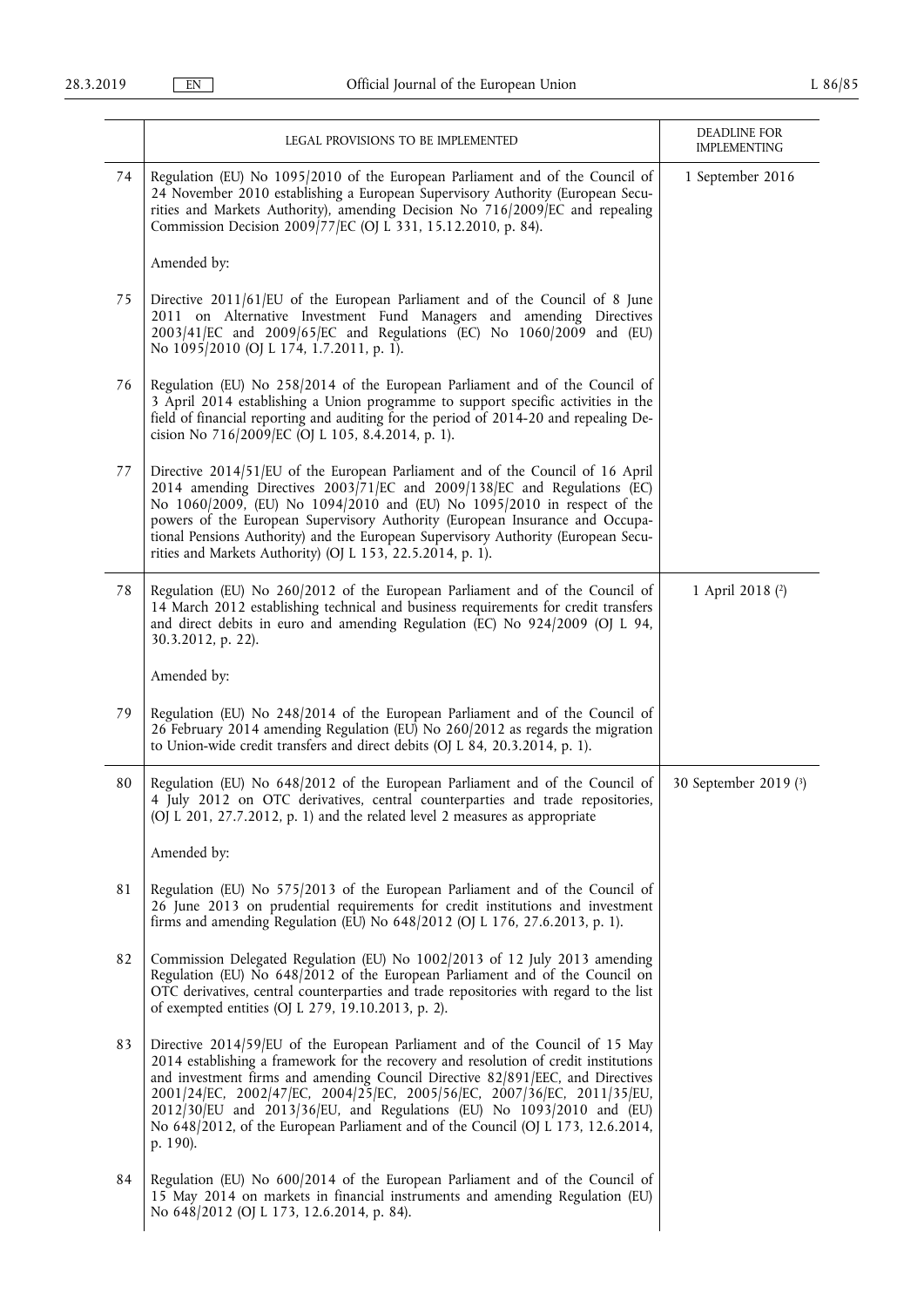|    | LEGAL PROVISIONS TO BE IMPLEMENTED                                                                                                                                                                                                                                                                                                                                                                                                                                                     | DEADLINE FOR<br><b>IMPLEMENTING</b> |
|----|----------------------------------------------------------------------------------------------------------------------------------------------------------------------------------------------------------------------------------------------------------------------------------------------------------------------------------------------------------------------------------------------------------------------------------------------------------------------------------------|-------------------------------------|
| 85 | Directive (EU) 2015/849 of the European Parliament and of the Council of 20 May<br>2015 on the prevention of the use of the financial system for the purposes of<br>money laundering or terrorist financing, amending Regulation (EU) No 648/2012 of<br>the European Parliament and of the Council, and repealing Directive 2005/60/EC of<br>the European Parliament and of the Council and Commission Directive 2006/70/EC<br>(OJ L 141, 5.6.2015, p. 73).                            |                                     |
| 86 | Commission Delegated Regulation (EU) 2015/1515 of 5 June 2015 amending Regu-<br>lation (EU) No 648/2012 of the European Parliament and of the Council as regards<br>the extension of the transitional periods related to pension scheme arrangements<br>(OJ L 239, 15.9.2015, p. 63).                                                                                                                                                                                                  | 30 September 2019 (4)               |
| 87 | Regulation (EU) 2015/2365 of the European Parliament and of the Council of<br>25 November 2015 on transparency of securities financing transactions and of reuse<br>and amending Regulation (EU) No 648/2012 (OJ L 337, 23.12.2015, p. 1).                                                                                                                                                                                                                                             | 30 September 2019 (4)               |
|    | Supplemented by:                                                                                                                                                                                                                                                                                                                                                                                                                                                                       |                                     |
| 88 | Commission Implementing Regulation (EU) No 1247/2012 of 19 December 2012<br>laying down implementing technical standards with regard to the format and fre-<br>quency of trade reports to trade repositories according to Regulation (EU)<br>No 648/2012 of the European Parliament and of the Council on OTC derivatives,<br>central counterparties and trade repositories, (OJ L 352, 21.12.2012, p. 20).                                                                            |                                     |
| 89 | Commission Implementing Regulation (EU) No 1248/2012 of 19 December 2012<br>laying down implementing technical standards with regard to the format of applica-<br>tions for registration of trade repositories according to Regulation (EU)<br>No 648/2012 of the European Parliament and of the Council on OTC derivatives,<br>central counterparties and trade repositories (OJ L 352, 21.12.2012, p. 30).                                                                           |                                     |
| 90 | Commission Implementing Regulation (EU) No 1249/2012 of 19 December 2012<br>laying down implementing technical standards with regard to the format of the re-<br>cords to be maintained by central counterparties according to Regulation (EU)<br>No 648/2012 of the European Parliament and of the Council on OTC derivatives,<br>central counterparties and trade repositories (OJ L 352, 21.12.2012, p. 32).                                                                        |                                     |
| 91 | Commission Delegated Regulation (EU) No 148/2013 of 19 December 2012 supple-<br>menting Regulation (EU) No 648/2012 of the European Parliament and of the Coun-<br>cil on OTC derivatives, central counterparties and trade repositories with regard to<br>regulatory technical standards on the minimum details of the data to be reported to<br>trade repositories (OJ L 52, 23.2.2013, p. 1).                                                                                       |                                     |
| 92 | Commission Delegated Regulation (EU) No 149/2013 of 19 December 2012 supple-<br>menting Regulation (EU) No 648/2012 of the European Parliament and of the Coun-<br>cil with regard to regulatory technical standards on indirect clearing arrangements,<br>the clearing obligation, the public register, access to a trading venue, non-financial<br>counterparties, and risk mitigation techniques for OTC derivatives contracts not<br>cleared by a CCP (OJ L 52, 23.2.2013, p. 11). |                                     |
| 93 | Commission Delegated Regulation (EU) No 150/2013 of 19 December 2012 supple-<br>menting Regulation (EU) No 648/2012 of the European Parliament and of the Coun-<br>cil on OTC derivatives, central counterparties and trade repositories with regard to<br>regulatory technical standards specifying the details of the application for registration<br>as a trade repository (OJ L 52, 23.2.2013, p. 25).                                                                             |                                     |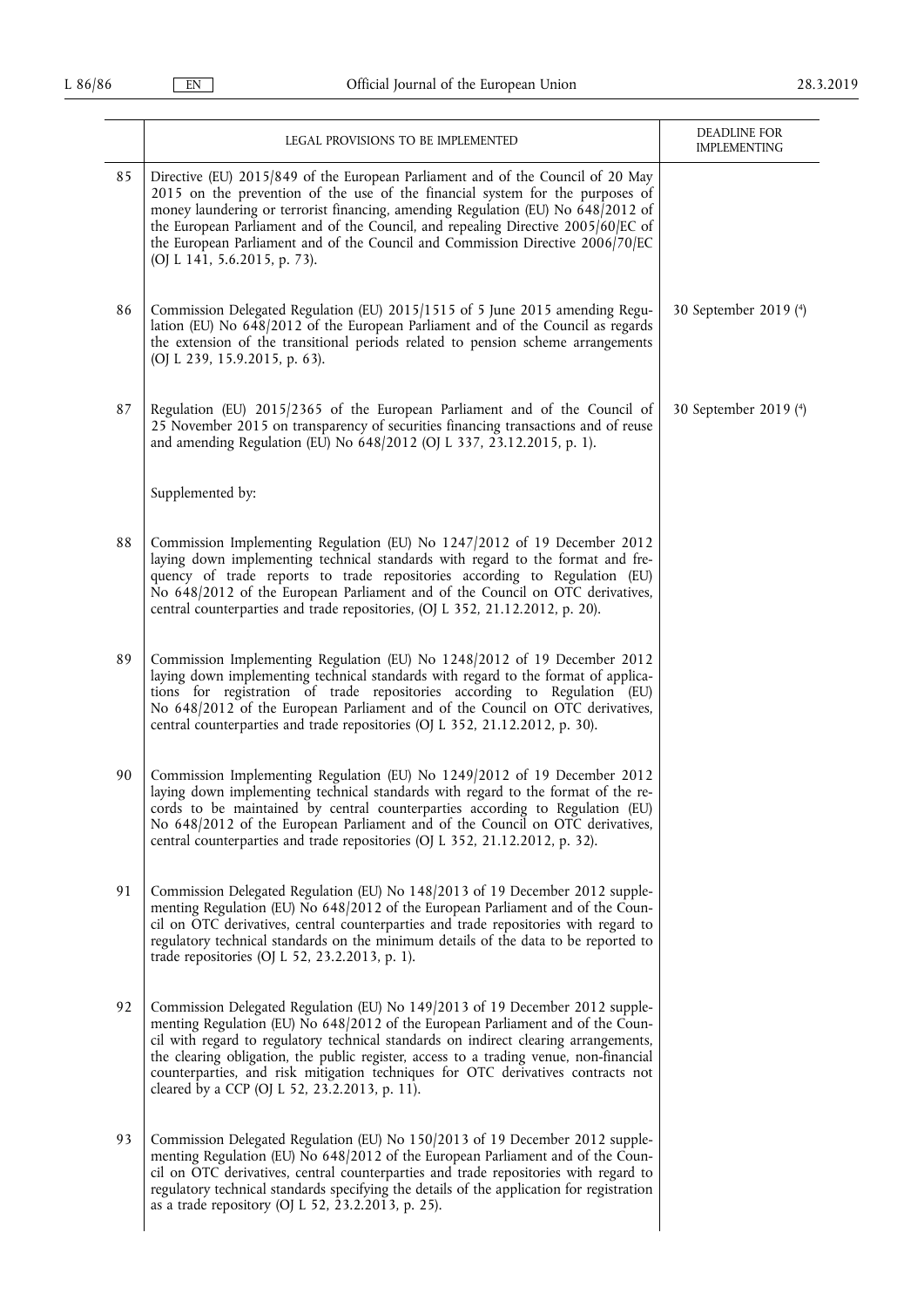|     | LEGAL PROVISIONS TO BE IMPLEMENTED                                                                                                                                                                                                                                                                                                                                                                                                                                                       | DEADLINE FOR<br><b>IMPLEMENTING</b> |
|-----|------------------------------------------------------------------------------------------------------------------------------------------------------------------------------------------------------------------------------------------------------------------------------------------------------------------------------------------------------------------------------------------------------------------------------------------------------------------------------------------|-------------------------------------|
| 94  | Commission Delegated Regulation (EU) No 151/2013 of 19 December 2012 supple-<br>menting Regulation (EU) No 648/2012 of the European Parliament and of the Coun-<br>cil on OTC derivatives, central counterparties and trade repositories, with regard to<br>regulatory technical standards specifying the data to be published and made available<br>by trade repositories and operational standards for aggregating, comparing and ac-<br>cessing the data (OJ L 52, 23.2.2013, p. 33). |                                     |
| 95  | Commission Delegated Regulation (EU) No 152/2013 of 19 December 2012 supple-<br>menting Regulation (EU) No 648/2012 of the European Parliament and of the Coun-<br>cil with regard to regulatory technical standards on capital requirements for central<br>counterparties (OJ L 52, 23.2.2013, p. 37).                                                                                                                                                                                  |                                     |
| 96  | Commission Delegated Regulation (EU) No 153/2013 of 19 December 2012 supple-<br>menting Regulation (EU) No 648/2012 of the European Parliament and of the Coun-<br>cil with regard to regulatory technical standards on requirements for central counter-<br>parties (OJ L 52, 23.2.2013, p. 41).                                                                                                                                                                                        |                                     |
| 97  | Commission Delegated Regulation (EU) No 876/2013 of 28 May 2013 supplement-<br>ing Regulation (EU) No 648/2012 of the European Parliament and of the Council<br>with regard to regulatory technical standards on colleges for central counterparties<br>(OJ L 244, 13.9.2013, p. 19).                                                                                                                                                                                                    |                                     |
| 98  | Commission Delegated Regulation (EU) No 285/2014 of 13 February 2014 supple-<br>menting Regulation (EU) No 648/2012 of the European Parliament and of the Coun-<br>cil with regard to regulatory technical standards on direct, substantial and foreseeable<br>effect of contracts within the Union and to prevent the evasion of rules and obliga-<br>tions (OJ L 85, 21.3.2014, p. 1).                                                                                                 |                                     |
| 99  | Commission Implementing Regulation (EU) No 484/2014 of 12 May 2014 laying<br>down implementing technical standards with regard to the hypothetical capital of<br>a central counterparty according to Regulation (EU) No 648/2012 of the European<br>Parliament and of the Council (OJ L 138, 13.5.2014, p. 57).                                                                                                                                                                          |                                     |
| 100 | Commission Delegated Regulation (EU) 2015/2205 of 6 August 2015 supplement-<br>ing Regulation (EU) No 648/2012 of the European Parliament and of the Council<br>with regard to regulatory technical standards on the clearing obligation (OJ L 314,<br>1.12.2015, p. 13).                                                                                                                                                                                                                | 30 September 2019 (4)               |
| 101 | Commission Delegated Regulation (EU) 2016/592 of 1 March 2016 supplementing<br>Regulation (EU) No 648/2012 of the European Parliament and of the Council with<br>regard to regulatory technical standards on the clearing obligation (OJ L 103,<br>19.4.2016, p. 5).                                                                                                                                                                                                                     | 30 September 2019 (4)               |
| 102 | Regulation (EU) No 575/2013 of the European Parliament and of the Council of<br>26 June 2013 on prudential requirements for credit institutions and investment<br>firms and amending Regulation (EU) No 648/2012 (OJ L 176, 27.6.2013, p. 1) and<br>the related level 2 measures as appropriate                                                                                                                                                                                          | 1 September 2017 (1)                |
|     | Amended by:                                                                                                                                                                                                                                                                                                                                                                                                                                                                              |                                     |
| 103 | Commission Delegated Regulation (EU) 2015/62 of 10 October 2014 amending<br>Regulation (EU) No 575/2013 of the European Parliament and of the Council with<br>regard to the leverage ratio (OJ L 11, 17.1.2015, p. 37).                                                                                                                                                                                                                                                                  |                                     |
| 104 | Regulation (EU) 2017/2395 of the European Parliament and of the Council of 12 De-<br>cember 2017 amending Regulation (EU) No 575/2013 as regards transitional ar-<br>rangements for mitigating the impact of the introduction of IFRS 9 on own funds<br>and for the large exposures treatment of certain public sector exposures denomi-<br>nated in the domestic currency of any Member State (OJ L 345, 27.12.2017, p. 27).                                                            | 30 June 2019 (6)                    |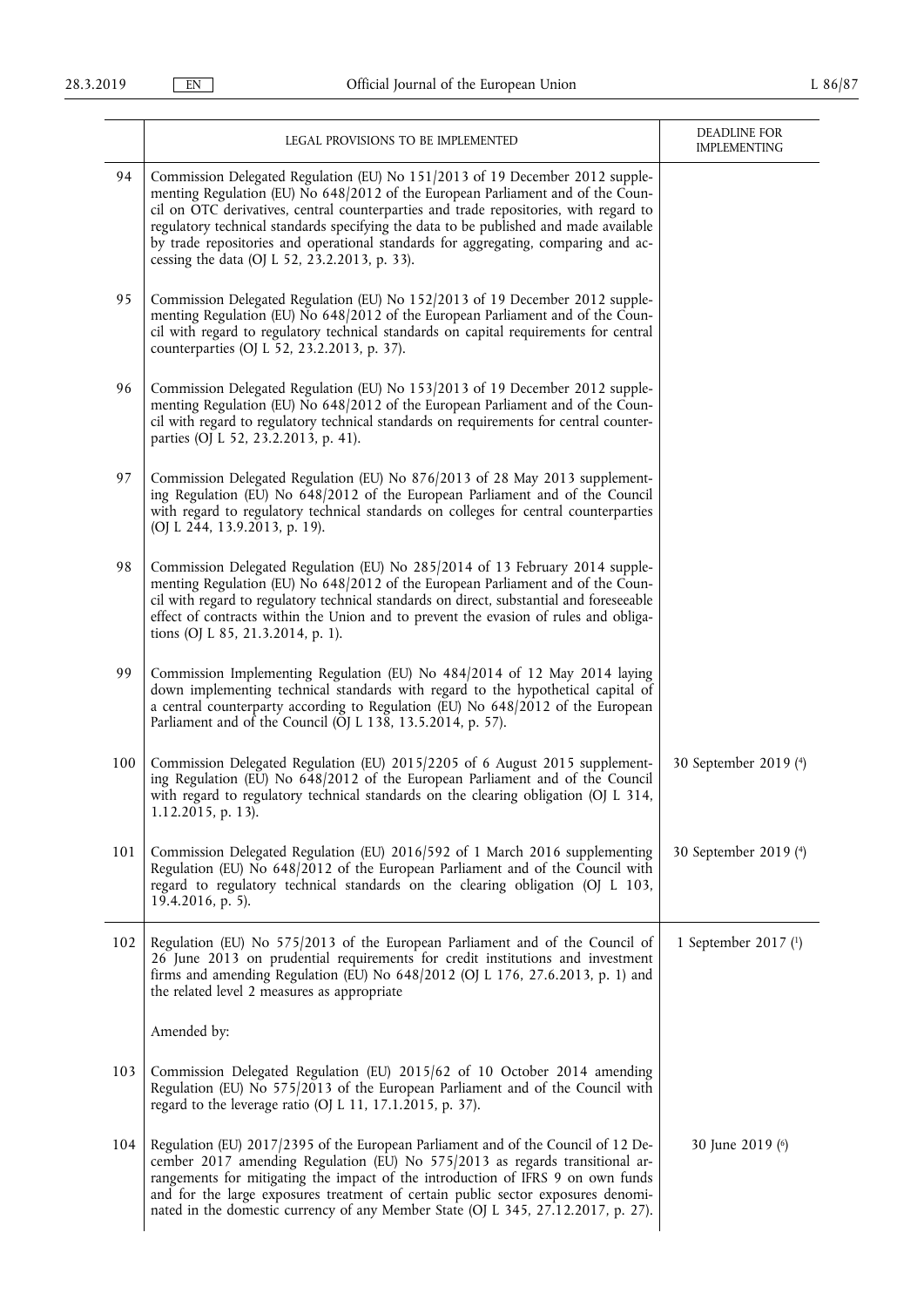|     | LEGAL PROVISIONS TO BE IMPLEMENTED                                                                                                                                                                                                                                                                                                                                                                                                          | <b>DEADLINE FOR</b>                      |
|-----|---------------------------------------------------------------------------------------------------------------------------------------------------------------------------------------------------------------------------------------------------------------------------------------------------------------------------------------------------------------------------------------------------------------------------------------------|------------------------------------------|
| 105 | Regulation (EU) 2017/2401 of the European Parliament and of the Council of 12 De-<br>cember 2017 amending Regulation (EU) No 575/2013 on prudential requirements<br>for credit institutions and investment firms (OJ L 347, 28.12.2017, p. 1).                                                                                                                                                                                              | <b>IMPLEMENTING</b><br>31 March 2020 (6) |
|     | Supplemented by:                                                                                                                                                                                                                                                                                                                                                                                                                            |                                          |
| 106 | Commission Implementing Regulation (EU) No 1423/2013 of 20 December 2013<br>laying down implementing technical standards with regard to disclosure of own<br>funds requirements for institutions according to Regulation (EU) No 575/2013 of<br>the European Parliament and of the Council (OJ L 355, 31.12.2013, p. 60).                                                                                                                   | 1 September 2017 (2)                     |
| 107 | Commission Delegated Regulation (EU) No 183/2014 of 20 December 2013 supple-<br>menting Regulation (EU) No 575/2013 of the European Parliament and of the Coun-<br>cil on prudential requirements for credit institutions and investment firms, with re-<br>gard to regulatory technical standards for specifying the calculation of specific and<br>general credit risk adjustments (OJ L 57, 27.2.2014, p. 3).                            | 1 September 2017 (2)                     |
| 108 | Commission Delegated Regulation (EU) No 241/2014 of 7 January 2014 supple-<br>menting Regulation (EU) No 575/2013 of the European Parliament and of the Coun-<br>cil with regard to regulatory technical standards for Own Funds requirements for in-<br>stitutions (OJ L 74, 14.3.2014, p. 8).                                                                                                                                             | 1 September 2017 (2)                     |
|     | Amended by:                                                                                                                                                                                                                                                                                                                                                                                                                                 |                                          |
| 109 | Commission Delegated Regulation (EU) 2015/488 of 4 September 2014 amending<br>Delegated Regulation (EU) No 241/2014 as regards own funds requirements for<br>firms based on fixed overheads (OJ L 78, 24.3.2015, p. 1)                                                                                                                                                                                                                      | 1 September 2017 (3)                     |
| 110 | Commission Delegated Regulation (EU) 2015/850 of 30 January 2015 amending<br>Delegated Regulation (EU) No 241/2014 supplementing Regulation (EU)<br>No 575/2013 of the European Parliament and of the Council with regard to regula-<br>tory technical standards for Own Funds requirements for institutions (OJ L 135,<br>$2.6.2015$ , p. 1)                                                                                               | 1 September 2017 (3)                     |
| 111 | Commission Delegated Regulation (EU) 2015/923 of 11 March 2015 amending Del-<br>egated Regulation (EU) No 241/2014 supplementing Regulation (EU) No 575/2013<br>of the European Parliament and of the Council with regard to regulatory technical<br>standards for Own Funds requirements for institutions (OJ L 150, 17.6.2015, p. 1)                                                                                                      | 1 September 2017 (3)                     |
| 112 | Commission Delegated Regulation (EU) No 342/2014 of 21 January 2014 supple-<br>menting Directive 2002/87/EC of the European Parliament and of the Council and<br>Regulation (EU) No 575/2013 of the European Parliament and of the Council with<br>regard to regulatory technical standards for the application of the calculation meth-<br>ods of capital adequacy requirements for financial conglomerates (OJ L 100,<br>3.4.2014, p. 1). | 1 September 2017 (2)                     |
| 113 | Commission Delegated Regulation (EU) No 523/2014 of 12 March 2014 supple-<br>menting Regulation (EU) No 575/2013 of the European Parliament and of the Coun-<br>cil with regard to regulatory technical standards for determining what constitutes the<br>close correspondence between the value of an institution's covered bonds and the<br>value of the institution's assets (OJ L 148, 20.5.2014, p. 4).                                | 1 September 2017 (2)                     |
| 114 | Commission Delegated Regulation (EU) No 525/2014 of 12 March 2014 supple-<br>menting Regulation (EU) No 575/2013 of the European Parliament and of the Coun-<br>cil with regard to regulatory technical standards for the definition of market<br>(OJ L 148, 20.5.2014, p. 15).                                                                                                                                                             | 1 September 2017 (2)                     |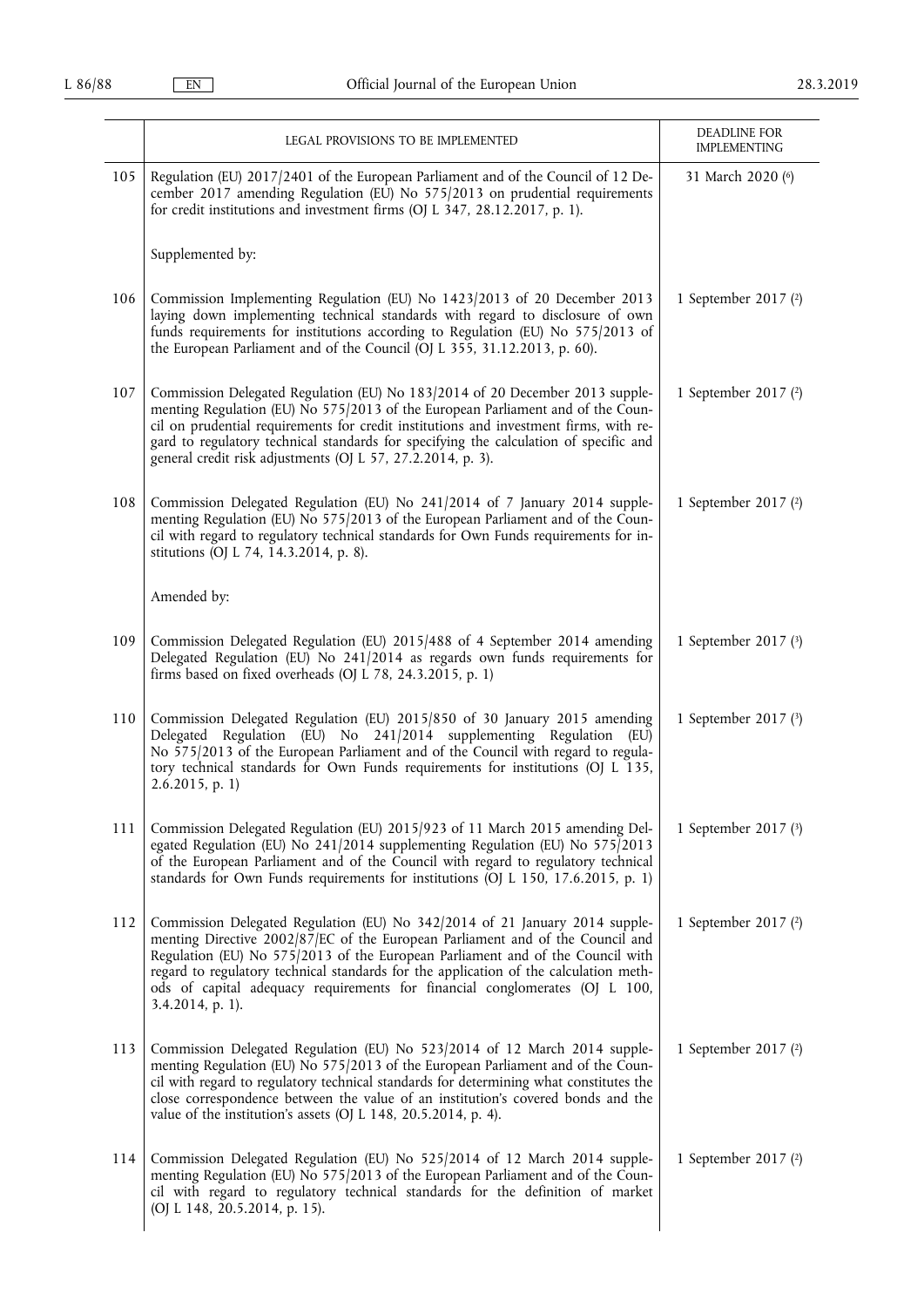|     | LEGAL PROVISIONS TO BE IMPLEMENTED                                                                                                                                                                                                                                                                                                                                                                                                         | DEADLINE FOR<br><b>IMPLEMENTING</b> |
|-----|--------------------------------------------------------------------------------------------------------------------------------------------------------------------------------------------------------------------------------------------------------------------------------------------------------------------------------------------------------------------------------------------------------------------------------------------|-------------------------------------|
| 115 | Commission Delegated Regulation (EU) No 526/2014 of 12 March 2014 supple-<br>menting Regulation (EU) No 575/2013 of the European Parliament and of the Coun-<br>cil with regard to regulatory technical standards for determining proxy spread and<br>limited smaller portfolios for credit valuation adjustment risk (OJ L 148, 20.5.2014,<br>p. 17).                                                                                     | 1 September 2017 (2)                |
| 116 | Commission Delegated Regulation (EU) No 528/2014 of 12 March 2014 supple-<br>menting Regulation (EU) No 575/2013 of the European Parliament and of the Coun-<br>cil with regard to regulatory technical standards for non-delta risk of options in the<br>standardised market risk approach (OJ L 148, 20.5.2014, p. 29).                                                                                                                  | 1 September 2017 (2)                |
| 117 | Commission Delegated Regulation (EU) No 529/2014 of 12 March 2014 supple-<br>menting Regulation (EU) No 575/2013 of the European Parliament and of the Coun-<br>cil with regard to regulatory technical standards for assessing the materiality of ex-<br>tensions and changes of the Internal Ratings Based Approach and the Advanced<br>Measurement Approach (OJ L 148, 20.5.2014, p. 36).                                               | 1 September 2017 $(2)$              |
|     | Amended by:                                                                                                                                                                                                                                                                                                                                                                                                                                |                                     |
| 118 | Commission Delegated Regulation (EU) 2015/942 of 4 March 2015 amending Del-<br>egated Regulation (EU) No 529/2014 supplementing Regulation (EU) No 575/2013<br>of the European Parliament and of the Council as regards regulatory technical stan-<br>dards for assessing the materiality of extensions and changes of internal approaches<br>when calculating own funds requirements for market risk (OJ L 154, 19.6.2015,<br>p. 1).      | 30 September 2017 (4)               |
| 119 | Commission Delegated Regulation (EU) No 625/2014 of 13 March 2014 supple-<br>menting Regulation (EU) No 575/2013 of the European Parliament and of the Coun-<br>cil by way of regulatory technical standards specifying the requirements for investor,<br>sponsor, original lenders and originator institutions relating to exposures to trans-<br>ferred credit risk (OJ L 174, 13.6.2014, p. 16).                                        | 1 September 2017 (2)                |
| 120 | Commission Implementing Regulation (EU) No 680/2014 of 16 April 2014 laying<br>down implementing technical standards with regard to supervisory reporting of in-<br>stitutions according to Regulation (EU) No 575/2013 of the European Parliament<br>and of the Council (OJ L 191, 28.6.2014, p. 1).                                                                                                                                      | 1 September 2017 (2)                |
|     | Amended by:                                                                                                                                                                                                                                                                                                                                                                                                                                |                                     |
| 121 | Commission Implementing Regulation (EU) 2015/79 of 18 December 2014 amend-<br>ing Implementing Regulation (EU) No 680/2014 laying down implementing techni-<br>cal standards with regard to supervisory reporting of institutions according to Regu-<br>lation (EU) No 575/2013 of the European Parliament and of the Council as regards<br>asset encumbrance, single data point model and validation rules (OJ L 14,<br>21.1.2015, p. 1). | 1 September 2017 (3)                |
| 122 | Commission Implementing Regulation (EU) 2015/227 of 9 January 2015 amending<br>Implementing Regulation (EU) No 680/2014 laying down implementing technical<br>standards with regard to supervisory reporting of institutions according to Regu-<br>lation (EU) No 575/2013 of the European Parliament and of the Council (OJ L 48,<br>20.2.2015, p. 1).                                                                                    | 1 September 2017 (3)                |
| 123 | Commission Implementing Regulation (EU) 2015/1278 of 9 July 2015 amending<br>Implementing Regulation (EU) No 680/2014 laying down implementing technical<br>standards with regard to supervisory reporting of institutions as regards instructions,<br>templates and definitions (OJ L 205, 31.7.2015, p. 1).                                                                                                                              | 30 September 2017 (4)               |
| 124 | Commission Implementing Regulation (EU) 2016/322 of 10 February 2016 amend-<br>ing Implementing Regulation (EU) No 680/2014 laying down implementing techni-<br>cal standards with regard to supervisory reporting of institutions of the liquidity cov-<br>erage requirement (OJ L 64, 10.3.2016, p. 1).                                                                                                                                  | 30 September 2017 (4)               |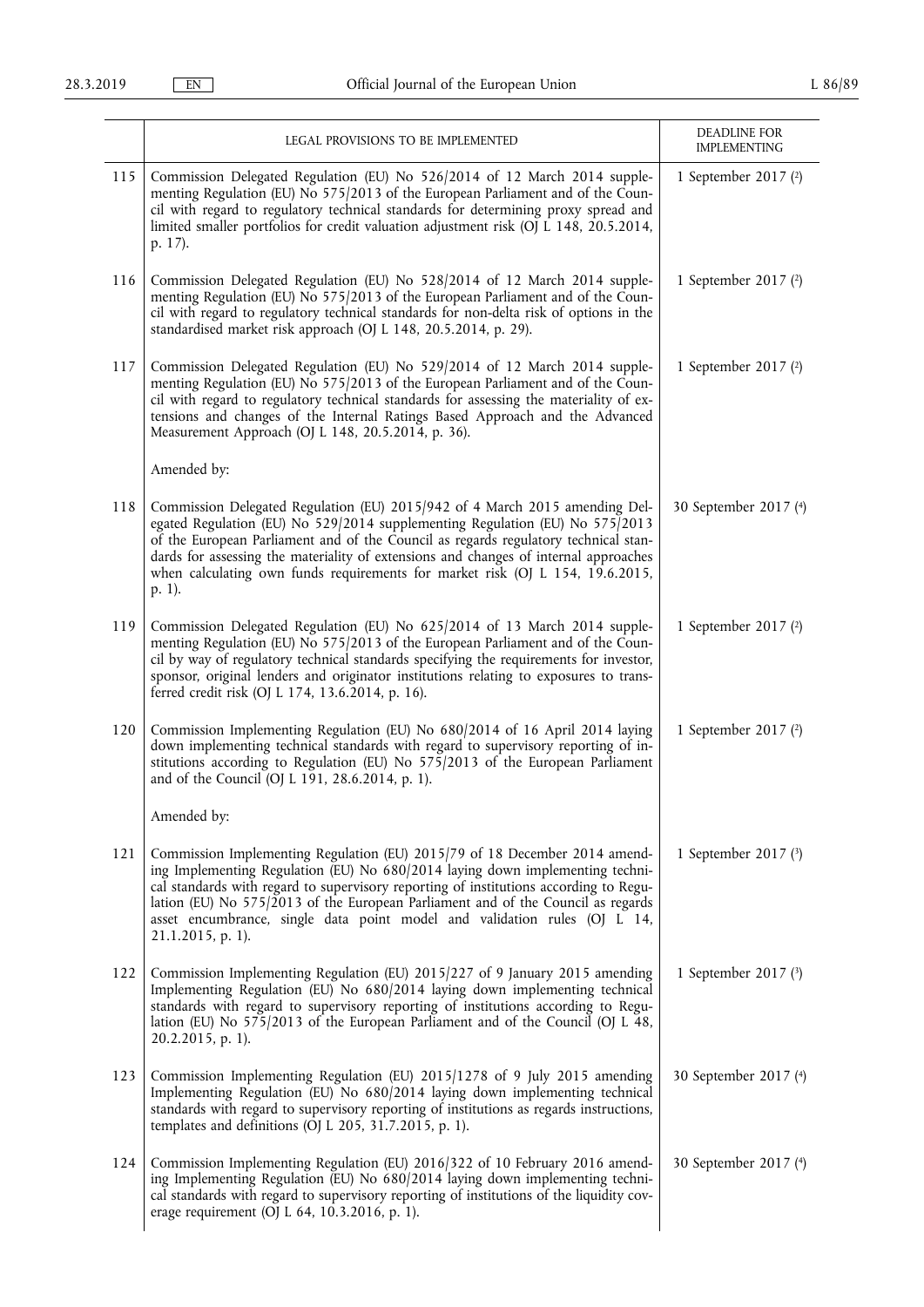|     | LEGAL PROVISIONS TO BE IMPLEMENTED                                                                                                                                                                                                                                                                                                                                                                                    | DEADLINE FOR<br><b>IMPLEMENTING</b> |
|-----|-----------------------------------------------------------------------------------------------------------------------------------------------------------------------------------------------------------------------------------------------------------------------------------------------------------------------------------------------------------------------------------------------------------------------|-------------------------------------|
| 125 | Commission Implementing Regulation (EU) 2016/313 of 1 March 2016 amending<br>Implementing Regulation (EU) No 680/2014 with regard to additional monitoring<br>metrics for liquidity reporting (OJ L 60, 5.3.2016, p. 5).                                                                                                                                                                                              | 30 September 2017 (4)               |
| 126 | Commission Implementing Regulation (EU) 2016/428 of 23 March 2016 amending<br>Implementing Regulation (EU) No 680/2014 laying down implementing technical<br>standards with regard to supervisory reporting of institutions as regards the report-<br>ing of the Leverage Ratio (OJ L 83, 31.3.2016, p. 1).                                                                                                           | 30 September 2017 (4)               |
| 127 | Commission Implementing Regulation (EU) No 602/2014 of 4 June 2014 laying<br>down implementing technical standards for facilitating the convergence of supervi-<br>sory practices with regard to the implementation of additional risk weights accord-<br>ing to Regulation (EU) No 575/2013 of the European Parliament and of the Council<br>(OJ L 166, 5.6.2014, p. 22).                                            | 1 September 2017 (2)                |
| 128 | Commission Implementing Regulation (EU) No 945/2014 of 4 September 2014 lay-<br>ing down implementing technical standards with regard to relevant appropriately di-<br>versified indices according to Regulation (EU) No 575/2013 of the European Parlia-<br>ment and of the Council (OJ L 265, 5.9.2014, p. 3).                                                                                                      | 1 September 2017 (3)                |
| 129 | Commission Implementing Regulation (EU) No 1030/2014 of 29 September 2014<br>laying down implementing technical standards with regard to the uniform formats<br>and date for the disclosure of the values used to identify global systemically im-<br>portant institutions according to Regulation (EU) No 575/2013 of the European Par-<br>liament and of the Council (OJ L 284, 30.9.2014, p. 14).                  | 1 September 2017 (3)                |
| 130 | Commission Delegated Regulation (EU) No 1187/2014 of 2 October 2014 supple-<br>menting Regulation (EU) No 575/2013 of the European Parliament and of the Coun-<br>cil as regards regulatory technical standards for determining the overall exposure to<br>a client or a group of connected clients in respect of transactions with underlying as-<br>sets (OJ L 324, 7.11.2014, p. 1).                               | 1 September 2017 (3)                |
| 131 | Commission Delegated Regulation (EU) 2015/61 of 10 October 2014 to supplement<br>Regulation (EU) No 575/2013 with regard to liquidity coverage requirement for<br>Credit Institutions (OJ L 11, 17.1.2015, p. 1).                                                                                                                                                                                                     | 1 September 2017 (3)                |
| 132 | Commission Delegated Regulation (EU) 2015/585 of 18 December 2014 supple-<br>menting Regulation (EU) No 575/2013 of the European Parliament and of the Coun-<br>cil with regard to regulatory technical standards for the specification of margin peri-<br>ods of risk (OJ L 98, 15.4.2015, p. 1).                                                                                                                    | 1 September 2017 (3)                |
| 133 | Commission Implementing Regulation (EU) 2015/233 of 13 February 2015 laying<br>down implementing technical standards with regard to currencies in which there is<br>an extremely narrow definition of central bank eligibility pursuant to Regulation<br>(EU) No 575/2013 of the European Parliament and of the Council (OJ L 39,<br>14.2.2015, p. 11).                                                               | 1 September 2017 (3)                |
| 134 | Commission Delegated Regulation (EU) 2015/1555 of 28 May 2015 supplementing<br>Regulation (EU) No 575/2013 of the European Parliament and of the Council with<br>regard to regulatory technical standards for the disclosure of information in relation<br>to the compliance of institutions with the requirement for a countercyclical capital<br>buffer in accordance with Article 440 (OJ L 244, 19.9.2015, p. 1). | 30 September 2017 (4)               |
| 135 | Commission Delegated Regulation (EU) 2015/1556 of 11 June 2015 supplementing<br>Regulation (EU) No 575/2013 of the European Parliament and of the Council with<br>regard to regulatory technical standards for the transitional treatment of equity expo-<br>sures under the IRB approach (OJ L 244, 19.9.2015, p. 9).                                                                                                | 30 September 2017 (4)               |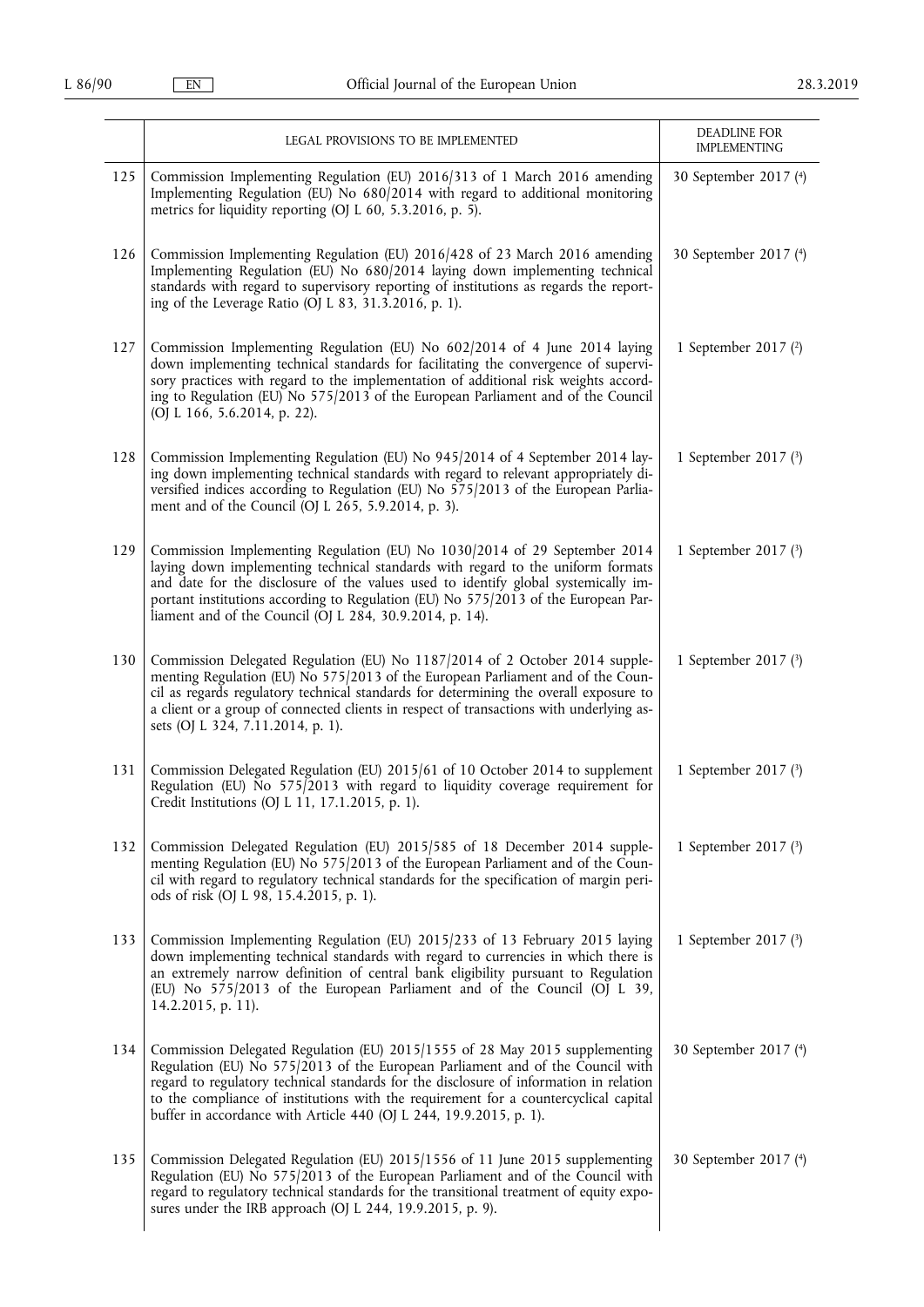|     | LEGAL PROVISIONS TO BE IMPLEMENTED                                                                                                                                                                                                                                                                                                                                                                                                                                                                         | DEADLINE FOR                                 |
|-----|------------------------------------------------------------------------------------------------------------------------------------------------------------------------------------------------------------------------------------------------------------------------------------------------------------------------------------------------------------------------------------------------------------------------------------------------------------------------------------------------------------|----------------------------------------------|
| 136 | Commission Delegated Regulation (EU) 2015/1798 of 2 July 2015 correcting Del-<br>egated Regulation (EU) No 625/2014 supplementing Regulation (EU) No 575/2013<br>of the European Parliament and of the Council by way of regulatory technical stan-<br>dards specifying the requirements for investor, sponsor, original lenders and origina-<br>tor institutions relating to exposures to transferred credit risk (OJ L 263, 8.10.2015,<br>p. 12).                                                        | <b>IMPLEMENTING</b><br>30 September 2017 (4) |
| 137 | Commission Implementing Regulation (EU) 2016/100 of 16 October 2015 laying<br>down implementing technical standards specifying the joint decision process with re-<br>gard to the application for certain prudential permissions pursuant to Regulation<br>(EU) No 575/2013 of the European Parliament and of the Council (OJ L 21,<br>28.1.2016, p. 45).                                                                                                                                                  | 30 September 2017 (4)                        |
| 138 | Commission Delegated Regulation (EU) 2016/101 of 26 October 2015 supplement-<br>ing Regulation (EU) No 575/2013 of the European Parliament and of the Council<br>with regard to regulatory technical standards for prudent valuation under<br>Article 105(14) (OJ L 21, 28.1.2016, p. 54).                                                                                                                                                                                                                 | 30 September 2017 (4)                        |
| 139 | Commission Implementing Regulation (EU) 2015/2197 of 27 November 2015 lay-<br>ing down implementing technical standards with regard to closely correlated curren-<br>cies in accordance with Regulation (EU) No 575/2013 of the European Parliament<br>and of the Council (OJ L 313, 28.11.2015, p. 30).                                                                                                                                                                                                   | 30 September 2017 (4)                        |
| 140 | Commission Implementing Regulation (EU) 2015/2344 of 15 December 2015 lay-<br>ing down implementing technical standards with regard to currencies with con-<br>straints on the availability of liquid assets in accordance with Regulation (EU)<br>No 575/2013 of the European Parliament and of the Council (OJ L 330,<br>16.12.2015, p. 26).                                                                                                                                                             | 30 September 2017 (4)                        |
| 141 | Commission Implementing Regulation (EU) 2016/200 of 15 February 2016 laying<br>down implementing technical standards with regard to disclosure of the leverage ra-<br>tio for institutions, according to Regulation (EU) No 575/2013 of the European Par-<br>liament and of the Council (OJ L 39, 16.2.2016, p. 5).                                                                                                                                                                                        | 30 September 2017 (4)                        |
| 142 | Directive 2013/36/EU of the European Parliament and of the Council of 26 June<br>2013 on access to the activity of credit institutions and the prudential supervision of<br>credit institutions and investment firms, amending Directive 2002/87/EC and repeal-<br>ing Directives 2006/48/EC and 2006/49/EC (OJ L 176, 27.6.2013, p. 338).                                                                                                                                                                 | 1 September 2017 (1)                         |
|     | Amended by:                                                                                                                                                                                                                                                                                                                                                                                                                                                                                                |                                              |
| 143 | Directive 2014/59/EU of the European Parliament and of the Council of 15 May<br>2014 establishing a framework for the recovery and resolution of credit institutions<br>and investment firms and amending Council Directive 82/891/EEC, and Directives<br>2001/24/EC, 2002/47/EC, 2004/25/EC, 2005/56/EC, 2007/36/EC, 2011/35/EU,<br>2012/30/EU and 2013/36/EU, and Regulations (EU) No 1093/2010 and (EU)<br>No 648/2012, of the European Parliament and of the Council (OJ L 173, 12.6.2014,<br>p. 190). | 1 September 2018 (3)                         |
|     | Supplemented by:                                                                                                                                                                                                                                                                                                                                                                                                                                                                                           |                                              |
| 144 | Commission Delegated Regulation (EU) No 604/2014 of 4 March 2014 supplement-<br>ing Directive 2013/36/EU of the European Parliament and of the Council with re-<br>gard to regulatory technical standards with respect to qualitative and appropriate<br>quantitative criteria to identify categories of staff whose professional activities have<br>a material impact on an institution's risk profile (OJ L 167, 6.6.2014, p. 30).                                                                       | 1 September 2017 (2)                         |
| 145 | Commission Delegated Regulation (EU) No 524/2014 of 12 March 2014 supple-<br>menting Directive 2013/36/EU of the European Parliament and of the Council with<br>regard to regulatory technical standards specifying the information that competent<br>authorities of home and host Member States supply to one another (OJ L 148,<br>20.5.2014, p. 6).                                                                                                                                                     | 1 September 2017 (2)                         |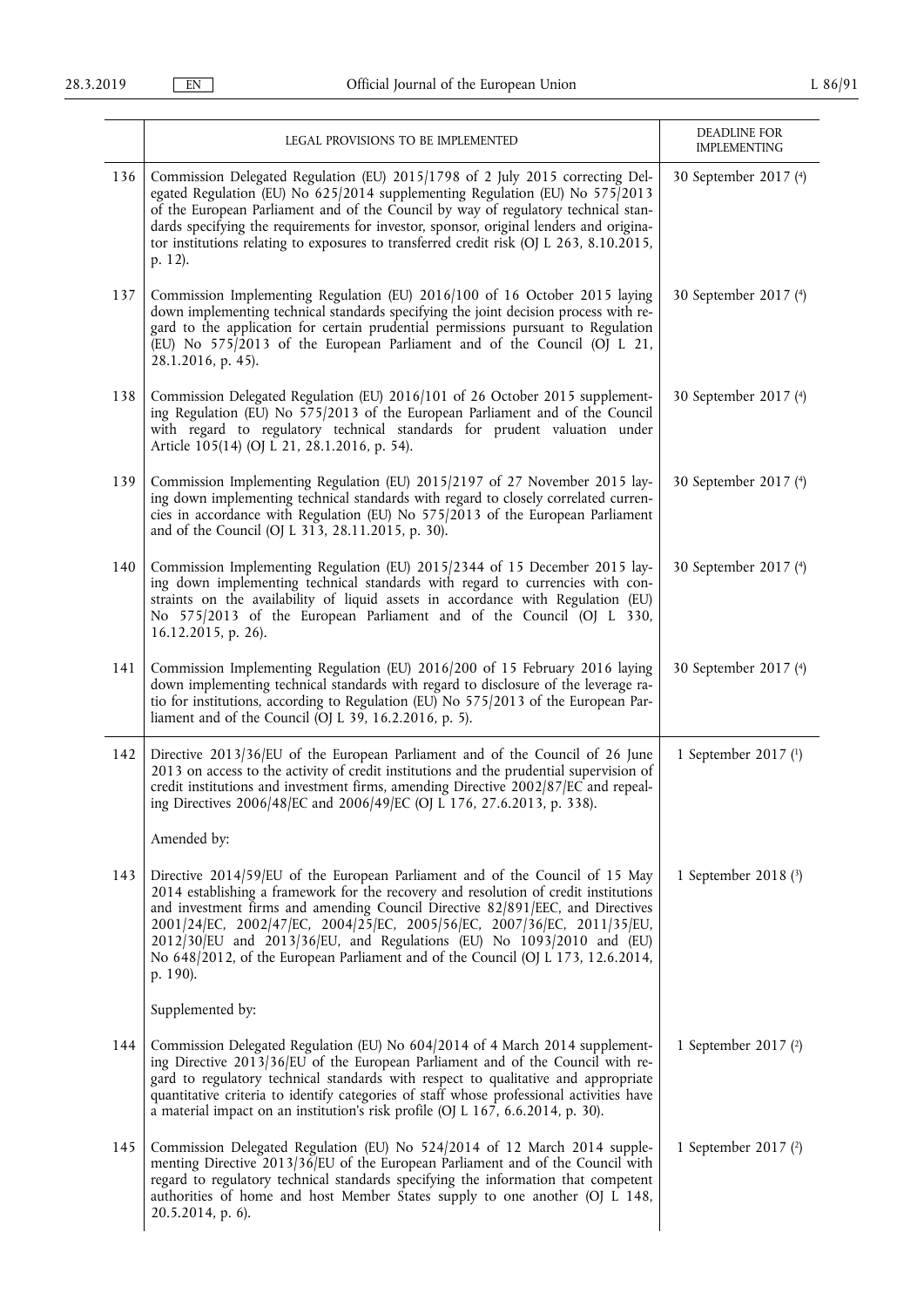|     | LEGAL PROVISIONS TO BE IMPLEMENTED                                                                                                                                                                                                                                                                                                                                                                                                                     | DEADLINE FOR<br><b>IMPLEMENTING</b> |
|-----|--------------------------------------------------------------------------------------------------------------------------------------------------------------------------------------------------------------------------------------------------------------------------------------------------------------------------------------------------------------------------------------------------------------------------------------------------------|-------------------------------------|
| 146 | Commission Delegated Regulation (EU) No 527/2014 of 12 March 2014 supple-<br>menting Directive 2013/36/EU of the European Parliament and of the Council with<br>regard to regulatory technical standards specifying the classes of instruments that<br>adequately reflect the credit quality of an institution as a going concern and are ap-<br>propriate to be used for the purposes of variable remuneration (OJ L 148,<br>20.5.2014, p. 21).       | 1 September 2017 (2)                |
| 147 | Commission Delegated Regulation (EU) No 530/2014 of 12 March 2014 supple-<br>menting Directive 2013/36/EU of the European Parliament and of the Council with<br>regard to regulatory technical standards further defining material exposures and<br>thresholds for internal approaches to specific risk in the trading book (OJ L 148,<br>20.5.2014, p. 50).                                                                                           | 1 September 2017 (2)                |
| 148 | Commission Delegated Regulation (EU) No 1152/2014 of 4 June 2014 supplement-<br>ing Directive 2013/36/EU of the European Parliament and of the Council with re-<br>gard to regulatory technical standards on the identification of the geographical loca-<br>tion of the relevant credit exposures for calculating<br>institution-specific<br>countercyclical capital buffer rates (OJ L 309, 30.10.2014, p. 5).                                       | 1 September 2017 (3)                |
| 149 | Commission Implementing Regulation (EU) No 620/2014 of 4 June 2014 laying<br>down implementing technical standards with regard to information exchange be-<br>tween competent authorities of home and host Member States, according to Direc-<br>tive 2013/36/EU of the European Parliament and of the Council (OJ L 172,<br>12.6.2014, p. 1).                                                                                                         | 1 September 2017 $(2)$              |
| 150 | Commission Implementing Regulation (EU) No 650/2014 of 4 June 2014 laying<br>down implementing technical standards with regard to the format, structure, con-<br>tents list and annual publication date of the information to be disclosed by compe-<br>tent authorities in accordance with Directive 2013/36/EU of the European Parlia-<br>ment and of the Council (OJ L 185, 25.6.2014, p. 1).                                                       | 1 September 2017 (2)                |
| 151 | Commission Implementing Regulation (EU) No 710/2014 of 23 June 2014 laying<br>down implementing technical standards with regard to conditions of application of<br>the joint decision process for institution-specific prudential requirements according<br>to Directive 2013/36/EU of the European Parliament and of the Council (OJ L 188,<br>27.6.2014, p. 19).                                                                                     | 1 September 2017 (2)                |
| 152 | Commission Delegated Regulation (EU) No 1222/2014 of 8 October 2014 supple-<br>menting Directive 2013/36/EU of the European Parliament and of the Council with<br>regard to regulatory technical standards for the specification of the methodology for<br>the identification of global systemically important institutions and for the definition<br>of subcategories of global systemically important institutions (OJ L 330,<br>15.11.2014, p. 27). | 1 September 2017 (3)                |
| 153 | Commission Delegated Regulation (EU) 2016/98 of 16 October 2015 supplement-<br>ing Directive 2013/36/EU of the European Parliament and of the Council with re-<br>gard to regulatory technical standards for specifying the general conditions for the<br>functioning of colleges of supervisors (OJ L 21, 28.1.2016, p. 2).                                                                                                                           | 30 September 2017 (4)               |
| 154 | Commission Implementing Regulation (EU) 2016/99 of 16 October 2015 laying<br>down implementing technical standards with regard to determining the operational<br>functioning of the colleges of supervisors according to Directive $2013/36$ EU of the<br>European Parliament and of the Council (OJ L 21, 28.1.2016, p. 21).                                                                                                                          | 30 September 2017 (4)               |
| 155 | Regulation (EU) No 596/2014 of the European Parliament and of the Council of<br>16 April 2014 on market abuse (market abuse regulation) and repealing Directive<br>2003/6/EC of the European Parliament and of the Council and Commission Direc-<br>tives 2003/124/EC, 2003/125/EC and 2004/72/EC (OJ L 173, 12.6.2014, p. 1) and<br>the related level 2 measures as appropriate.                                                                      | 30 September 2018 (4)               |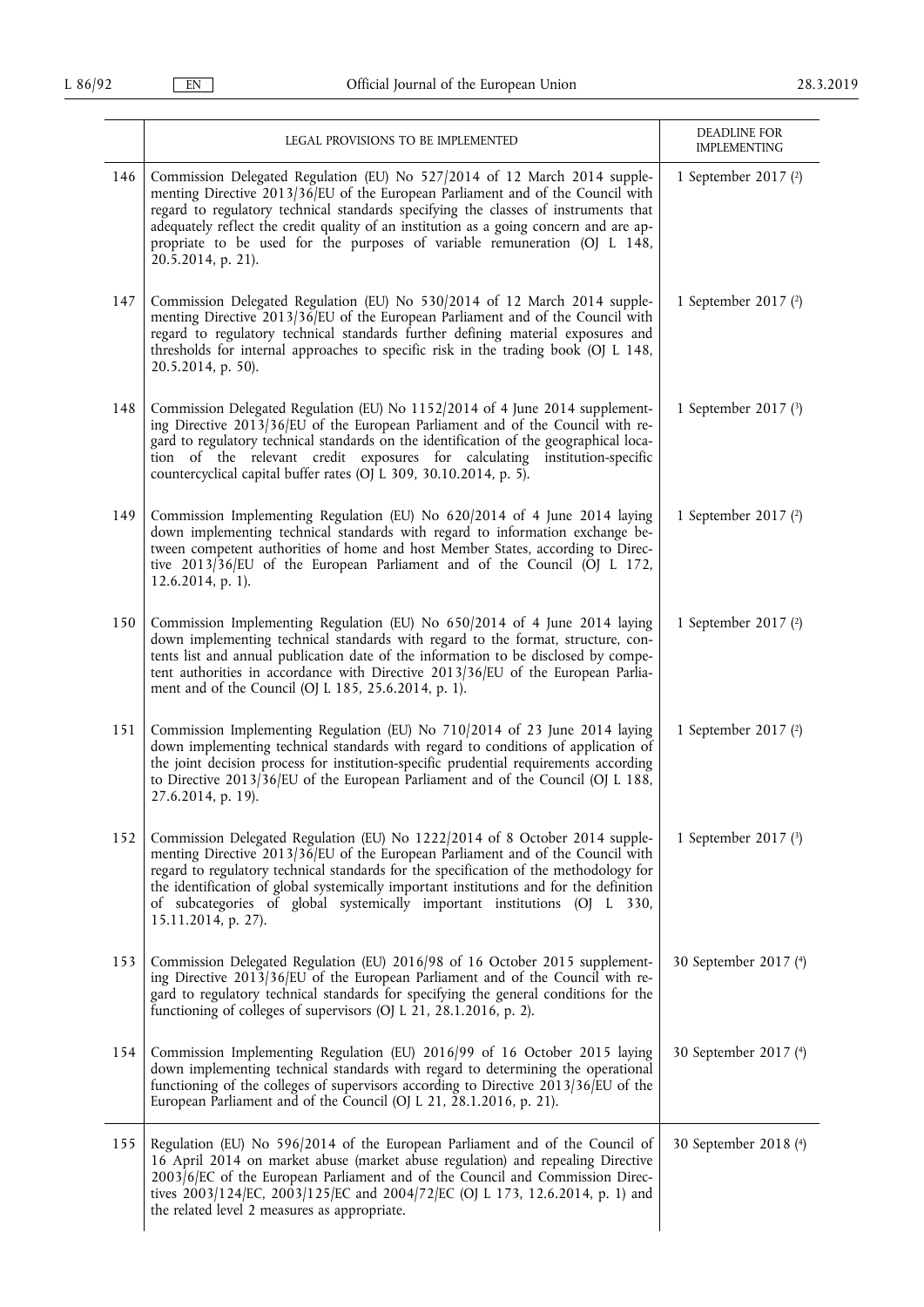|     | LEGAL PROVISIONS TO BE IMPLEMENTED                                                                                                                                                                                                                                                                                                                                                                                                                                                                                                                        | DEADLINE FOR<br><b>IMPLEMENTING</b> |
|-----|-----------------------------------------------------------------------------------------------------------------------------------------------------------------------------------------------------------------------------------------------------------------------------------------------------------------------------------------------------------------------------------------------------------------------------------------------------------------------------------------------------------------------------------------------------------|-------------------------------------|
|     | Amended by:                                                                                                                                                                                                                                                                                                                                                                                                                                                                                                                                               |                                     |
| 156 | Regulation (EU) 2016/1011 of the European Parliament and of the Council of<br>8 June 2016 on indices used as benchmarks in financial instruments and financial<br>contracts or to measure the performance of investment funds and amending Direc-<br>tives $2008/48$ /EC and $2014/17$ /EU and Regulation (EU) No 596/2014 (OJ L 171,<br>29.6.2016, p. 1).                                                                                                                                                                                                | 1 March 2020 (6)                    |
| 157 | Regulation (EU) 2016/1033 of the European Parliament and of the Council of<br>23 June 2016 amending Regulation (EU) No 600/2014 on markets in financial in-<br>struments, Regulation (EU) No 596/2014 on market abuse and Regulation (EU)<br>No 909/2014 on improving securities settlement in the European Union and on<br>central securities depositories (OJ L 175, 30.6.2016, p. 1).                                                                                                                                                                  | 30 September 2018 (5)               |
|     | Supplemented by:                                                                                                                                                                                                                                                                                                                                                                                                                                                                                                                                          |                                     |
| 158 | Commission Implementing Directive (EU) 2015/2392 of 17 December 2015 on<br>Regulation (EU) No 596/2014 of the European Parliament and of the Council as re-<br>gards reporting to competent authorities of actual or potential infringements of that<br>Regulation (OJ L 332, 18.12.2015, p. 126).                                                                                                                                                                                                                                                        | 30 September 2018 (4)               |
| 159 | Commission Delegated Regulation (EU) 2016/522 of 17 December 2015 supple-<br>menting Regulation (EU) No 596/2014 of the European Parliament and of the Coun-<br>cil as regards an exemption for certain third countries public bodies and central<br>banks, the indicators of market manipulation, the disclosure thresholds, the compe-<br>tent authority for notifications of delays, the permission for trading during closed<br>periods and types of notifiable managers' transactions (OJ L 88, 5.4.2016, p. 1).                                     | 30 September 2018 (4)               |
| 160 | Directive 2014/49/EU of the European Parliament and of the Council of 16 April<br>2014 on deposit-guarantee schemes (recast) (OJ L 173, 12.6.2014, p. 149).                                                                                                                                                                                                                                                                                                                                                                                               | 1 September 2016 (2)                |
| 161 | Directive 2014/57/EU of the European Parliament and of the Council of 16 April<br>2014 on criminal sanctions for market abuse (market abuse directive) (OJ L 173,<br>12.6.2014, p. 179).                                                                                                                                                                                                                                                                                                                                                                  | 30 September 2018 (4)               |
| 162 | Directive 2014/59/EU of the European Parliament and of the Council of 15 May<br>2014 establishing a framework for the recovery and resolution of credit institutions<br>and investment firms and amending Council Directive 82/891/EEC, and Directives<br>2001/24/EC, 2002/47/EC, 2004/25/EC, 2005/56/EC, 2007/36/EC, 2011/35/EU,<br>2012/30/EU and 2013/36/EU, and Regulations (EU) No 1093/2010 and (EU)<br>No 648/2012, of the European Parliament and of the Council (OJ L 173, 12.6.2014,<br>p. 190) and the related level 2 measures as appropriate | 1 September 2018 (2)                |
|     | Amended by:                                                                                                                                                                                                                                                                                                                                                                                                                                                                                                                                               |                                     |
| 163 | Directive (EU) 2017/2399 of the European Parliament and of the Council of 12 De-<br>cember 2017 amending Directive 2014/59/EU as regards the ranking of unsecured<br>debt instruments in insolvency hierarchy (OJ L 345, 27.12.2017, p. 96).                                                                                                                                                                                                                                                                                                              | 31 October 2019 (6)                 |
|     | Supplemented by:                                                                                                                                                                                                                                                                                                                                                                                                                                                                                                                                          |                                     |
| 164 | Commission Delegated Regulation (EU) 2015/63 of 21 October 2014 supplement-<br>ing Directive 2014/59/EU of the European Parliament and of the Council with re-<br>gard to ex ante contributions to resolution financing arrangements (OJ L 11,<br>17.1.2015, p. 44).                                                                                                                                                                                                                                                                                      | 1 September 2018 $(3)$              |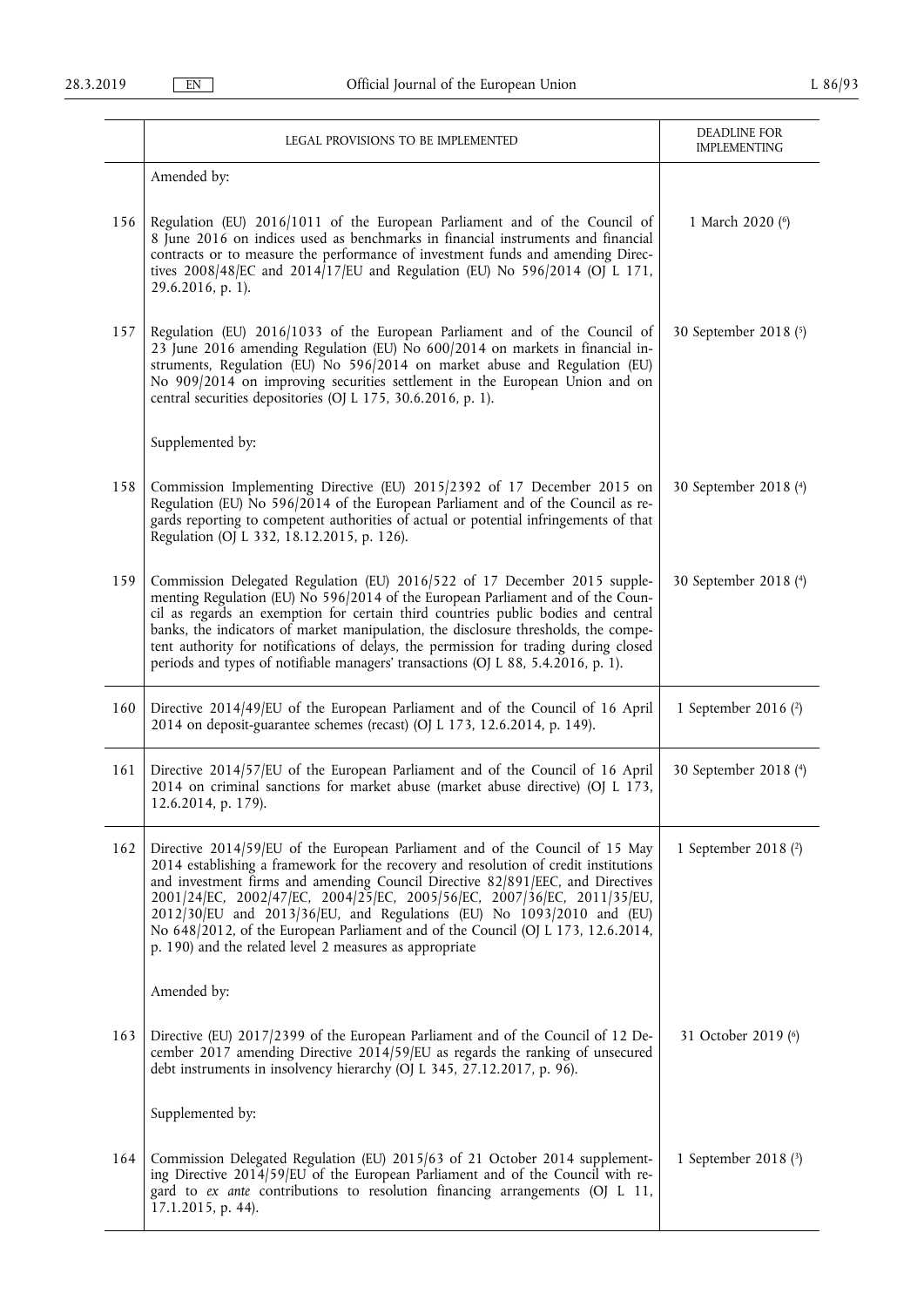|     | LEGAL PROVISIONS TO BE IMPLEMENTED                                                                                                                                                                                                                                                                                                                                                       | DEADLINE FOR<br><b>IMPLEMENTING</b> |
|-----|------------------------------------------------------------------------------------------------------------------------------------------------------------------------------------------------------------------------------------------------------------------------------------------------------------------------------------------------------------------------------------------|-------------------------------------|
| 165 | Directive 2014/65/EU of the European Parliament and of the Council of 15 May<br>2014 on markets in financial instruments and amending Directive 2002/92/EC and<br>Directive 2011/61/EU (OJ L 173, 12.6.2014, p. 349) and the related level 2 meas-<br>ures as appropriate                                                                                                                | 31 December 2020 (3)                |
|     | Amended by:                                                                                                                                                                                                                                                                                                                                                                              |                                     |
| 166 | Regulation (EU) No 909/2014 of the European Parliament and of the Council of<br>23 July 2014 on improving securities settlement in the European Union and on cen-<br>tral securities depositories and amending Directives 98/26/EC and 2014/65/EU and<br>Regulation (EU) No 236/2012 (OJ L 257, 28.8.2014, p. 1).                                                                        | 31 December 2020 (4)                |
| 167 | Directive (EU) 2016/1034 of the European Parliament and of the Council of 23 June<br>2016 amending Directive 2014/65/EU on markets in financial instruments (OJ L 175,<br>30.6.2016, p. 8).                                                                                                                                                                                              | 31 December 2021 (5)                |
| 168 | Regulation (EU) No 600/2014 of the European Parliament and of the Council of<br>15 May 2014 on markets in financial instruments and amending Regulation (EU)<br>No 648/2012 (OJ L 173, 12.6.2014, p. 84) and the related level 2 measures as ap-<br>propriate.                                                                                                                           | 31 December 2020 (3)                |
|     | Amended by:                                                                                                                                                                                                                                                                                                                                                                              |                                     |
| 169 | Regulation (EU) 2016/1033 of the European Parliament and of the Council of<br>23 June 2016 amending Regulation (EU) No 600/2014 on markets in financial in-<br>struments, Regulation (EU) No 596/2014 on market abuse and Regulation (EU)<br>No 909/2014 on improving securities settlement in the European Union and on<br>central securities depositories (OJ L 175, 30.6.2016, p. 1). | 31 December 2020 (5)                |
| 170 | Regulation (EU) No 909/2014 of the European Parliament and of the Council of<br>23 July 2014 on improving securities settlement in the European Union and on cen-<br>tral securities depositories and amending Directives 98/26/EC and 2014/65/EU and<br>Regulation (EU) No 236/2012 (OJ L 257, 28.8.2014, p. 1).                                                                        | 31 December 2020 (4)                |
|     | Amended by:                                                                                                                                                                                                                                                                                                                                                                              |                                     |
| 171 | Regulation (EU) 2016/1033 of the European Parliament and of the Council of<br>23 June 2016 amending Regulation (EU) No 600/2014 on markets in financial in-<br>struments, Regulation (EU) No 596/2014 on market abuse and Regulation (EU)<br>No 909/2014 on improving securities settlement in the European Union and on<br>central securities depositories (OJ L 175, 30.6.2016, p. 1). | 31 December 2020 (6)                |
| 172 | Regulation (EU) 2015/2365 of the European Parliament and of the Council of<br>25 November 2015 on transparency of securities financing transactions and of reuse<br>and amending Regulation (EU) No 648/2012 (OJ L 337, 23.12.2015, p. 1).                                                                                                                                               | 30 September 2019 (4)               |
| 173 | Directive (EU) 2015/2366 of the European Parliament and of the Council of 25 No-<br>vember 2015 on payment services in the internal market, amending Directives<br>2002/65/EC, 2009/110/EC and 2013/36/EU and Regulation (EU) No 1093/2010,<br>and repealing Directive 2007/64/EC (OJ L 337, 23.12.2015, p. 35) and the related<br>level 2 measures as appropriate.                      | 30 September 2018 (4)               |
| 174 | Regulation (EU) 2016/1011 of the European Parliament and of the Council of<br>8 June 2016 on indices used as benchmarks in financial instruments and financial<br>contracts or to measure the performance of investment funds and amending Direc-<br>tives 2008/48/EC and 2014/17/EU and Regulation (EU) No 596/2014 (OJ L 171,<br>29.6.2016, p. 1).                                     | 1 March 2020 (6)                    |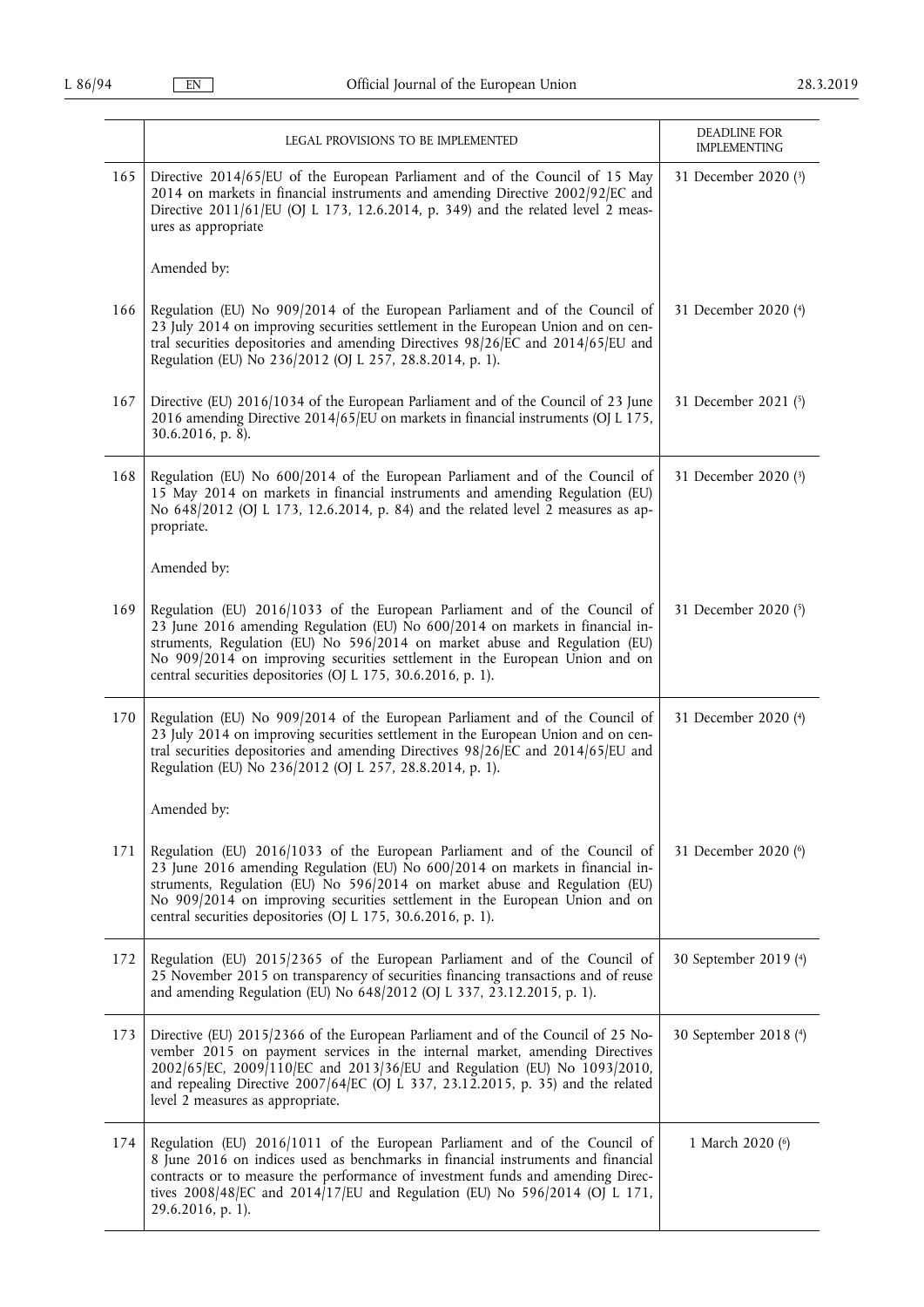|     | LEGAL PROVISIONS TO BE IMPLEMENTED                                                                                                                                                                                                                                    | <b>DEADLINE FOR</b><br><b>IMPLEMENTING</b> |
|-----|-----------------------------------------------------------------------------------------------------------------------------------------------------------------------------------------------------------------------------------------------------------------------|--------------------------------------------|
|     | Legislation on collection of statistical information                                                                                                                                                                                                                  |                                            |
| 175 | Guideline of the European Central Bank ECB/2013/24 of 25 July 2013 on the statis-<br>tical reporting requirements of the European Central Bank in the field of quarterly<br>financial accounts (OJ L 2, 7.1.2014, p. 34).                                             | 1 September 2016 (2)                       |
|     | Amended by:                                                                                                                                                                                                                                                           |                                            |
| 176 | Guideline (EU) 2016/66 of the European Central Bank of 26 November 2015<br>amending Guideline ECB/2013/24 on the statistical reporting requirements of the<br>ECB in the field of quarterly financial accounts (ECB/2015/40) (OJ L 14, 21.1.2016,<br>p. 36).          | 31 March 2017 (4)                          |
| 177 | Regulation (EU) No 1071/2013 of the European Central Bank of 24 September<br>2013 concerning the balance sheet of the monetary financial institutions sector (re-<br>cast) (ECB/2013/33) (OJ L 297, 7.11.2013, p. 1).                                                 | 1 September 2016 (2)                       |
|     | Amended by:                                                                                                                                                                                                                                                           |                                            |
| 178 | Regulation (EU) No 1375/2014 of the European Central Bank of 10 December<br>2014 amending Regulation (EU) No 1071/2013 (ECB/2013/33) concerning the bal-<br>ance sheet of the monetary financial institutions sector (ECB/2014/51) (OJ L 366,<br>20.12.2014, p. 77).  |                                            |
| 179 | Regulation (EU) No 1072/2013 of the European Central Bank of 24 September<br>2013 concerning statistics on interest rates applied by monetary financial institu-<br>tions (recast) (ECB/2013/34) (OJ L 297, 7.11.2013, p. 51).                                        | 1 September 2016 (2)                       |
|     | Amended by:                                                                                                                                                                                                                                                           |                                            |
| 180 | Regulation (EU) No 756/2014 of the European Central Bank of 8 July 2014 amend-<br>ing Regulation (EU) No 1072/2013 (ECB/2013/34) concerning statistics on interest<br>rates applied by monetary financial institutions (ECB/2014/30) (OJ L 205,<br>12.7.2014, p. 14). |                                            |
| 181 | Guideline of the European Central Bank of 4 April 2014 on monetary and financial<br>statistics (recast) (ECB/2014/15) (OJ L 340, 26.11.2014, p. 1).                                                                                                                   | 1 September 2016 (2)                       |
|     | Amended by:                                                                                                                                                                                                                                                           |                                            |
| 182 | Guideline (EU) 2015/571 of the European Central Bank of 6 November 2014<br>amending Guideline ECB/2014/15 on monetary and financial statistics<br>(ECB/2014/43) (OJ L 93, 9.4.2015, p. 82).                                                                           |                                            |
| 183 | Guideline (EU) 2016/450 of the European Central Bank of 4 December 2015<br>amending Guideline ECB/2014/15 on monetary and financial statistics<br>(ECB/2015/44) (OJ L 86, 1.4.2016, p. 42).                                                                           | 31 March 2017 (4)                          |
| 184 | Guideline (EU) 2017/148 of the European Central Bank of 16 December 2016<br>amending Guideline ECB/2014/15 on<br>monetary and financial<br>statistics<br>(ECB/2016/45) (OJ L 26, 31.1.2017, p. 1).                                                                    | 1 November 2017 (5)                        |